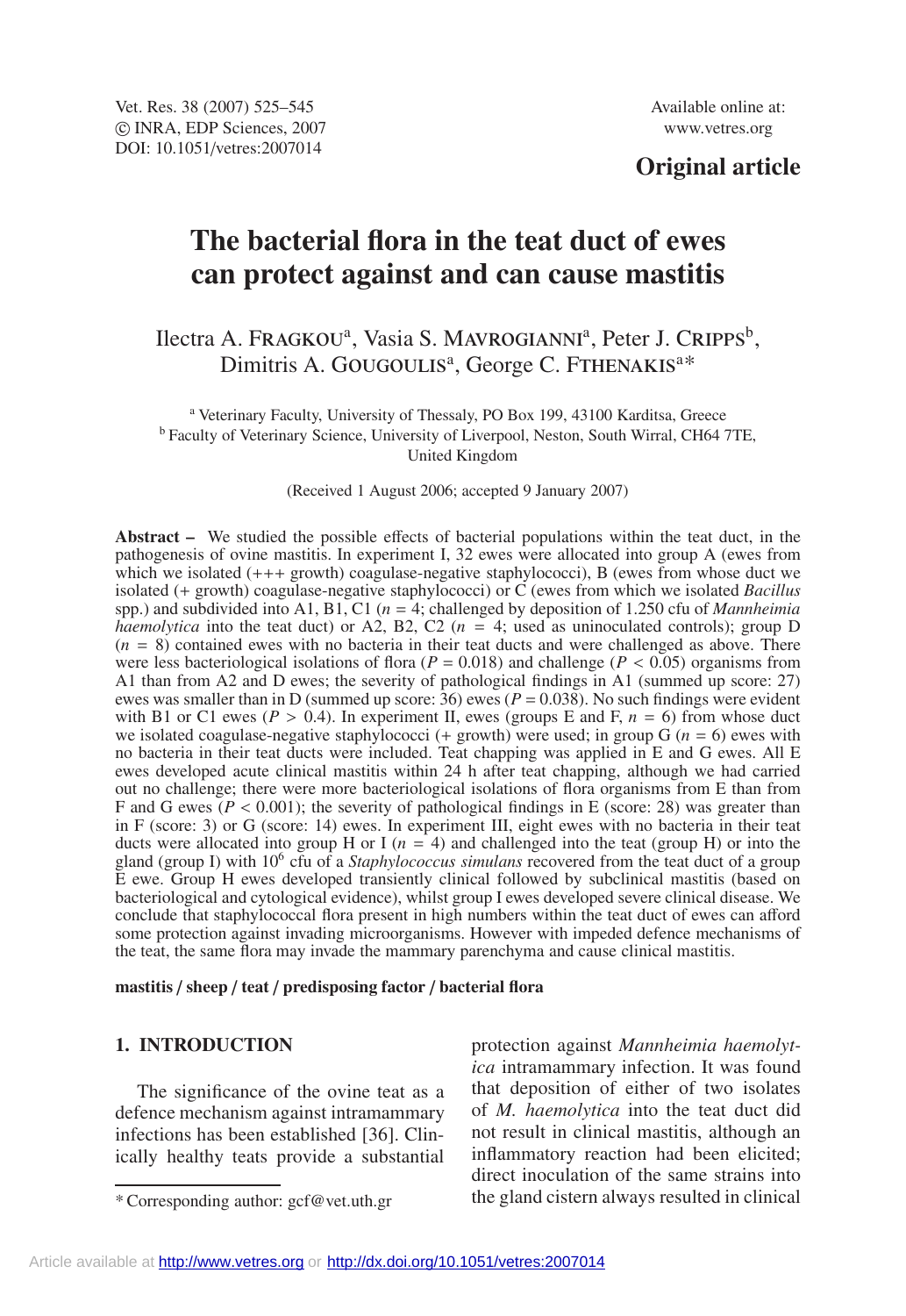mastitis. During this study, we observed lymphoid nodules at the border between the teat duct-teat cistern; we postulated that these structures might play a protective role, as in histological sections from teats inoculated with the bacteria, they were hyperplastic with germinal activity. Apart from that, the bacterial flora residing in the teat duct of healthy ewes may also contribute to the protective role of the teat. In field studies, isolation of bacteria from clinically healthy sheep teats was associated with observations of lymphoid nodules with germinal activity [40].

Coagulase-negative staphylococci are the principal organisms present as bacterial flora in sheep teats [18]. Since staphylococci are confirmed aetiological agents of ovine mastitis [16], one may suggest that perhaps and under certain circumstances, flora organisms can also cause mastitis.

However, the above hypotheses have not been tested experimentally. The objective of the work presented in this paper was to investigate the role of the bacterial flora in the teat duct of ewes. Initially, we explored possible interactions between teat duct bacterial flora and invading microorganisms; subsequently, we studied whether teat lesions may predispose ewes to clinical mastitis caused by teat duct bacterial flora. Finally, we investigated whether teat duct staphylococcal flora may cause clinical mastitis if inoculated directly into the mammary gland cistern. For the purposes of this paper, the term "bacterial flora" refers to the *bacterial populations* within the teat duct of the ewes, which appear to be inert and are considered to be innocuous for the mammary parenchyma.

#### **2. MATERIALS AND METHODS**

#### **2.1. Experimental design**

#### *2.1.1. Overview*

Three experiments were performed during this study. They were carried out under a license for experimental procedures obtained from the Greek Ministry of Agriculture.

In the first experiment, clinically healthy sheep teats with bacterial flora (coagulase-negative staphylococci or *Bacillus* spp.) in the duct were inoculated with an isolate of *M*. *haemolytica* (strain VSM08L). This strain had been isolated in Greece and was found to cause mastitis in ewes when inoculated directly into the gland cistern, whilst deposition into the duct or the cistern of clinically healthy teats resulted in subclinical mastitis [36].

The identity of the organism was initially established by means of conventional bacteriological techniques [2, 12]. It was then confirmed by using molecular techniques. DNA was isolated from a blood-agar colony of the organism using a commercial kit (Gentra Systems, Minneapolis, USA) according to the manufacturer's instructions. PCR amplification was carried out according to the guidelines described by Kwok and Higuchi [28]. The sequence of the primers and the PCR conditions to amplify a part of 350 bp of 16S r-RNA gene, were the same as previously described [1]. Following amplification, 10 µL of each PCR product were analysed by electrophoresis on 2% agarose gel and stained with ethidium bromide (0.5 mg/mL). A 100 bp DNA ladder was analysed on the same gel to serve as a size marker. As a negative control, DEPC treated  $H_2O$  (RNA free) was used instead of DNA in a PCR assay to exclude any contamination. As a positive control, we used strain ES26L, *M. haemolytica* serotype A9, which has been isolated and typed in England [11]. The specificity of the PCR products was verified after direct PCR product sequencing (MWG Biotech AG, Ebersberg, Germany).

In the second experiment, clinically healthy sheep teats with bacterial flora (coagulase-negative staphylococci) into the duct were subjected to skin chapping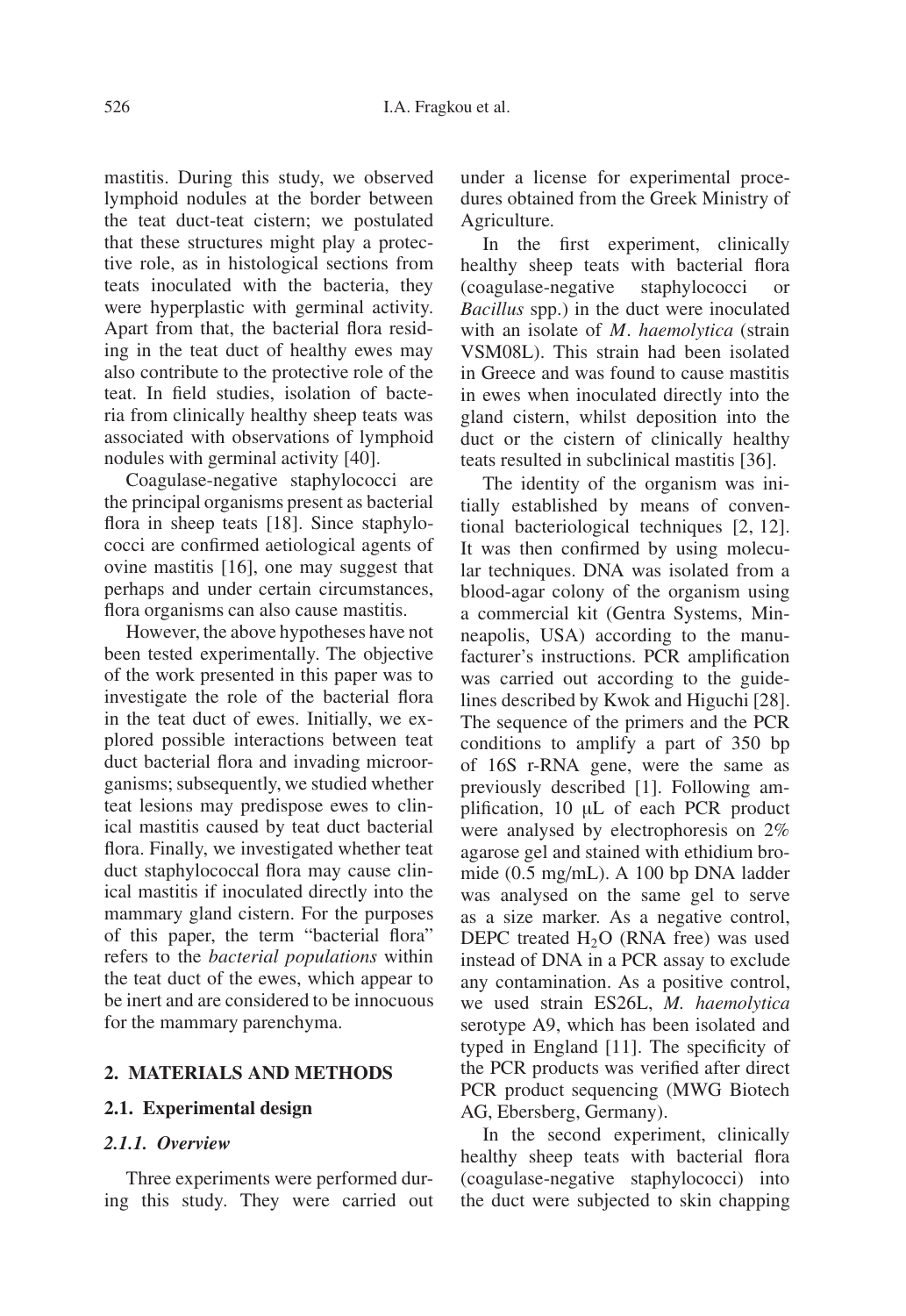lesions; no challenge was performed. In the third experiment, clinically healthy sheep teats or mammary glands with no bacterial flora, were inoculated with a *Staphylococcus simulans* from the teat duct of one of the ewes of the second experiment. The experimental design is summarised in Table I and presented in detail below.

### *2.1.2. Deposition of* **M. haemolytica** *into bacteriologically positive sheep teat ducts: Experiment I*

Twenty-four, 3- to 5-year-old, Karagouniko-breed lactating ewes, which had not received antibiotic treatment throughout their pregnancy and lactation, were included in the experiment. For selection of the ewes three, 2-day interval, examinations and samplings were carried out. Initially, a thorough clinical examination was carried out; special attention was paid to their mammary glands and teats, which were examined as described before [17, 36]. A sterile plastic fine catheter 2 mm long was inserted into the teat and moved from the left to the right, in order to sample the mucosa [37]. Then, mammary secretion samples (10 to 15 mL) were obtained.

All samples were cultured onto Columbia blood agar; the media were incubated aerobically at 37 ◦C for up to 72 h. The California Mastitis Test (CMT) was carried out in secretion samples; secretion films were made and stained by the Giemsa method.

Selection of animals was based on the concurrent presence of the following criteria at all three samplings: (i) clinically healthy mammary glands and teats; (ii) no bacterial isolation from mammary secretion; (iii) secretion CMT negative with a minimal number of leucocytes in Giemsastained secretion films; (iv) bacterial isolation from teat catheter of one teat (left or right) in pure culture; (v) no bacterial isolation from the teat catheter of the other teat. Allocation of animals into groups was

carried out as follows: group A  $(n = 8)$ : isolation of coagulase-negative *Staphylococcus* sp. (4 *S. epidermidis*, 4 *S. simulans*) in heavy growth  $(+++)$ ; group B  $(n=8)$ : isolation of coagulase-negative *Staphylococcus* sp. (4 *S. epidermidis*, 4 *S. simulans*) in mild growth  $(+)$ ; group C  $(n=8)$ : isolation of *Bacillus* spp. in heavy growth (+++). Amongst the 8 ewes allocated into each group, 4 (subgroups A1, B1, C1) were challenged and 4 (subgroups A2, B2, C2) were used as uninfected positive controls.

Additionally, a group  $D(n = 8)$  was also included in the experiment. Lambs of these ewes were weaned 18 days after lambing. No bacteria were isolated from any teat catheter or mammary secretion samples obtained. These were used as inoculated negative controls.

After selection, all animals were handmilked thrice daily. Ewes were examined again and samples were collected as above, on the day of inoculation (D0), which was carried out as described by Mavrogianni et al. [36]. The ewes in A1, B1, C1 and D were challenged 2 mm deep into the teat by means of a sterile plastic fine catheter (Abbocath; Abbott Laboratories Inc., Abbott Park, IL, USA) 20 G. In the other teat of these ewes, 0.2 mL of sterile PBS was injected 2 mm deep into the teat. In ewes of subgroups A2, B2 and C2, 0.2 mL of sterile PBS was injected 2 mm deep into both teats. Ultimately, the teats of the ewes into each group were naturally infected (NI) and/or challenged (CH) as follows: subgroup A1, B1, C1: one teat NI+/CH+, the other teat NI−/CH−; subgroup A2, B2, C2: one teat NI+/CH−, the other teat NI−/CH−; group D: one teat NI−/CH+, the other teat NI−/CH−.

#### *2.1.3. Artificial skin chapping on sheep teats with bacteriologically positive duct: Experiment II*

Twelve, 3- to 5-year-old, Karagounikobreed lactating ewes, which had not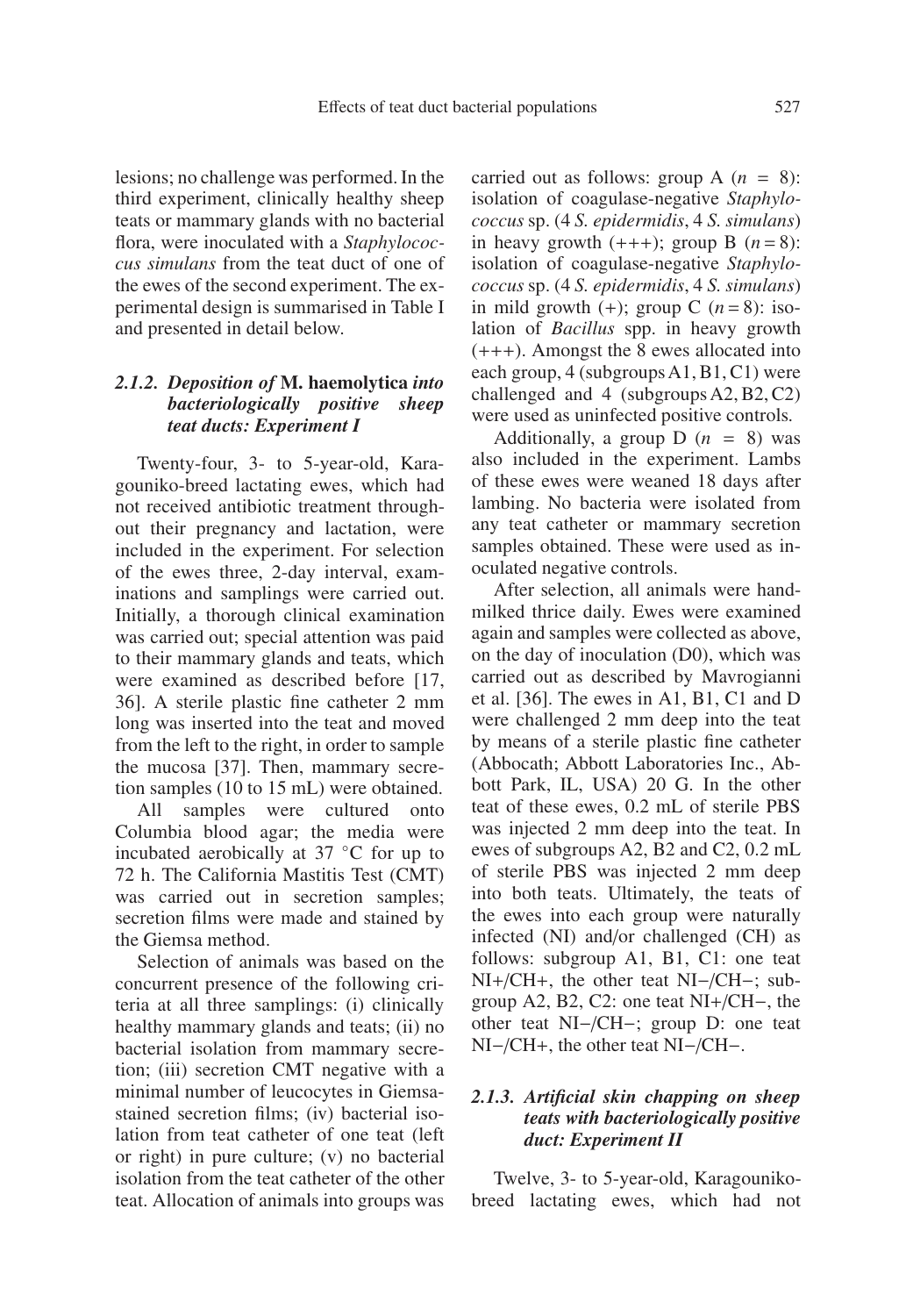|  |  |  | Table I. Summary of experimental design. |  |
|--|--|--|------------------------------------------|--|
|--|--|--|------------------------------------------|--|

| Group - Subgroup                                                                | Procedure                                                                                                                                                                                                                                                                                | Time<br>after<br>chal- |
|---------------------------------------------------------------------------------|------------------------------------------------------------------------------------------------------------------------------------------------------------------------------------------------------------------------------------------------------------------------------------------|------------------------|
|                                                                                 |                                                                                                                                                                                                                                                                                          | lenge or chapping      |
|                                                                                 |                                                                                                                                                                                                                                                                                          | (D0) when ewes         |
|                                                                                 |                                                                                                                                                                                                                                                                                          | were euthanised        |
| Experiment I                                                                    |                                                                                                                                                                                                                                                                                          |                        |
| into the duct of one teat                                                       | A1 $(n = 4)$ ; coagulase-negative Teat with flora: inoculation of 1250 c.f.u. M. D1, D3, D5, D7<br>Staphylococcus sp. (growth $++$ ) haemolytica 2 mm-deep (NI+/CH+); other<br>teat: PBS 2 mm-deep (NI-/CH-)                                                                             |                        |
| into the duct of one teat                                                       | A2 $(n = 4)$ ; coagulase-negative Teat with flora: PBS 2 mm-deep (NI+/CH-); D1, D3, D5, D7<br><i>Staphylococcus</i> sp. (growth $++$ ) other teat: PBS 2 mm-deep (NI-/CH-)                                                                                                               |                        |
| the duct of one teat                                                            | B1 $(n = 4)$ ; coagulase-negative Teat with flora: inoculation of 1250 c.f.u. M. D1, D3, D5, D7<br>Staphylococcus sp. (growth +) into haemolytica 2 mm-deep (NI+/CH+); other<br>teat: PBS 2 mm-deep (NI-/CH-)                                                                            |                        |
| the duct of one teat                                                            | B2 $(n = 4)$ ; coagulase-negative Teat with flora: PBS 2 mm-deep $(NI+(CH-); D1, D3, D5, D7)$<br>Staphylococcus sp. (growth +) into other teat: PBS 2 mm-deep (NI-/CH-)                                                                                                                  |                        |
| $+++)$ into the duct of one teat                                                | C1 $(n = 4)$ ; Bacillus sp. (growth Teat with flora: inoculation of 1250 c.f.u. M. D1, D3, D5, D7<br>haemolytica 2 mm-deep (NI+/CH+); other<br>teat: PBS 2 mm-deep (NI-/CH-)                                                                                                             |                        |
| $+++)$ into the duct of one teat                                                | C2 $(n = 4)$ ; Bacillus sp. (growth Teat with flora: PBS 2 mm-deep (NI+/CH-); D1, D3, D5, D7<br>other teat: PBS 2 mm-deep (NI-/CH-)                                                                                                                                                      |                        |
| of either teat                                                                  | D ( $n = 8$ ); no bacteria into the duct One teat: inoculation of 1250 c.f.u. M. D1 (X2), D3 (X2),<br>haemolytica 2 mm-deep (NI-/CH+); other D5 (X2), D7 (X2)<br>teat: PBS 2 mm-deep $(NI$ –/CH–)                                                                                        |                        |
| Experiment II                                                                   |                                                                                                                                                                                                                                                                                          |                        |
| one teat $(growth +)$                                                           | E $(n = 6)$ ; coagulase-negative Both teats: chapping lesions by immersion into D5 (X3), D7 (X3)<br>Staphylococcus sp. into the duct of 1 N NaOH solution (one teat: NI+/CP+; other<br>teat: $NI$ –/ $CP$ +)                                                                             |                        |
| Staphylococcus sp. into the duct of other teat: NI-/CP-)<br>one teat (growth +) | F $(n = 6)$ ; coagulase-negative No chapping in either teat (one teat: NI+/CP-; D5 (X3), D7 (X3)                                                                                                                                                                                         |                        |
| of either teat                                                                  | G ( $n = 6$ ); no bacteria into the duct One teat: chapping lesions by immersion into D5 (X3), D7 (X3)<br>1 N NaOH solution (NI-/CP+); other teat: no<br>chapping $(NI$ –/CP–)                                                                                                           |                        |
| Experiment III                                                                  |                                                                                                                                                                                                                                                                                          |                        |
| of either teat                                                                  | H ( $n = 4$ ); no bacteria into the duct One side: inoculation of 10 <sup>6</sup> c.f.u. S. simulans D5 (X2), D7 (X2)<br>2 mm-deep (teat: NI-/CH+, gland NI-/CH-);<br>other side: PBS 2 mm-deep (teat: NI-/CH-,<br>gland NI-/CH-)                                                        |                        |
| either teat                                                                     | I (n = 4); no bacteria into the duct of One side: inoculation of $10^6$ c.f.u. S. simulans D5 (X2), D7 (X2)<br>into the gland cistern (teat: NI-/CH-, gland:<br>$NI$ $\rightarrow$ $CH$ $+$ ); other side: PBS into the gland cis-<br>tern (teat: $NI$ –/ $CH$ –, gland: $NI$ –/ $CH$ –) |                        |

In all animals, no bacteria in the mammary secretion; NI: naturally infected, CH: challenged, CP: chapped.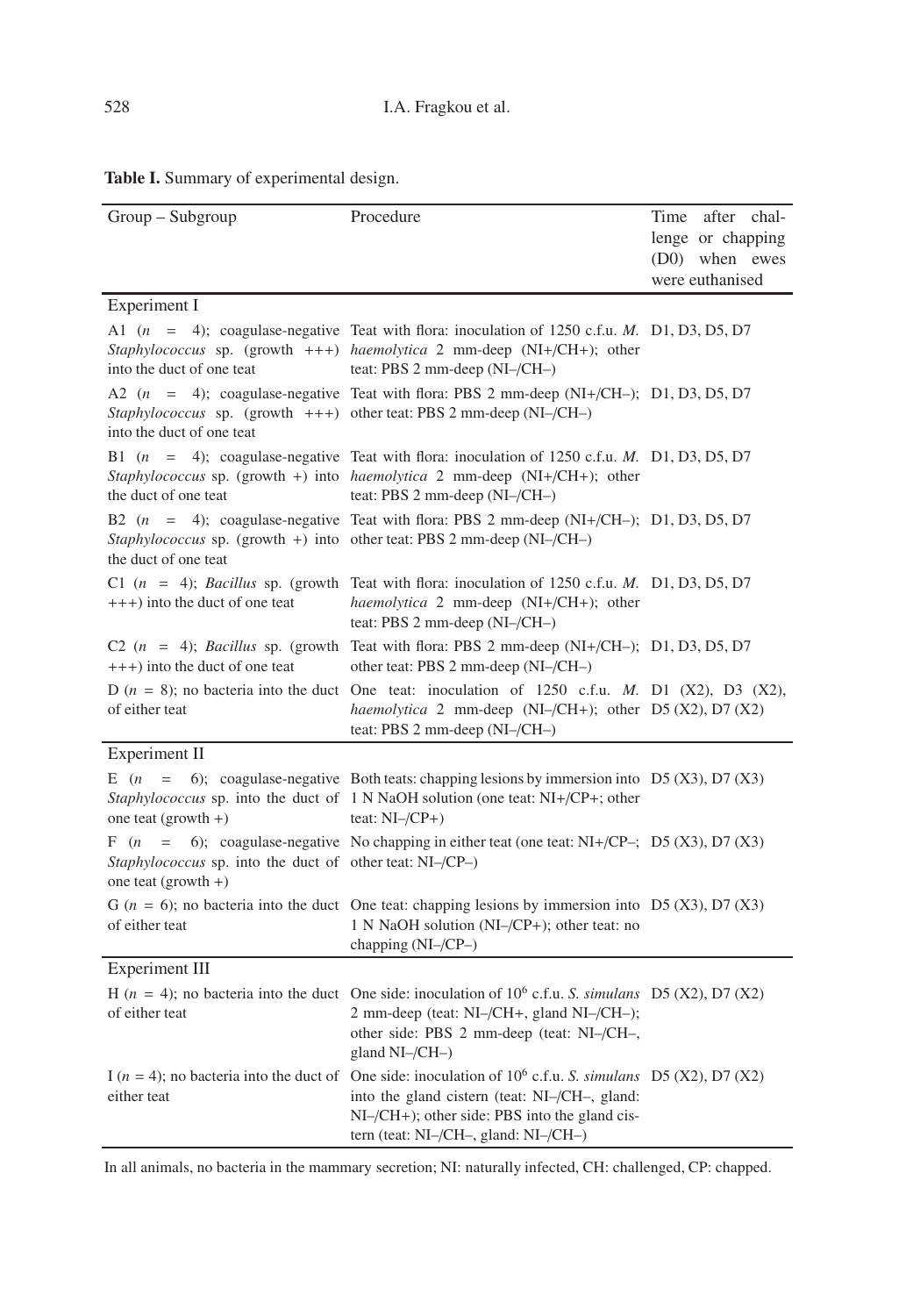received antibiotic treatment throughout their pregnancy and lactation, were included in the experiment. For selection, the same procedures and criteria as in Experiment I were applied. Allocation of animals into groups was carried out as follows: group  $E(n = 6)$ : isolation of coagulasenegative staphylococci (3 *S. simulans*, 3 *S. epidermidis*) in mild growth; group F (*n* = 6): isolation of coagulase-negative staphylococci (3 *S. simulans*, 3 *S. epidermidis*) in mild growth. Additionally, group  $G(n = 6)$ containing ewes with no bacteria in the teat duct was included in the experiment; their selection was carried out as above (2.1.2.) and they were used as negative controls.

After selection, the animals were handmilked thrice daily. Then, the lower 3.0 to 3.5 cm of both teats of group E ewes or one teat of group G ewes were immersed into a 1 N solution of NaOH for 1 min; the procedure was repeated on the following day (D−1 and D0). The resulting chapping was scored according to the standards described by Fox et al. [15] and Mavrogianni et al. [38].

Ultimately, the teats of the ewes into each group were naturally infected (NI) and/or chapped (CP) as follows: group E: one teat NI+/CP+, the other teat NI−/CP+; group F: one teat NI+/CP−, the other teat NI−/CP−; group G: one teat NI−/CP+, the other teat NI−/CP−.

# *2.1.4. Experimental inoculation of* **S. simulans** *from the teat duct of a ewe, into sheep mammary gland cisterns or teat ducts: Experiment III*

Eight lactating primiparous Karagouniko-breed ewes were used in the experiment. Lambs of these ewes were weaned 18 days after lambing and subsequently, the animals were hand-milked thrice daily. No bacteria were isolated from any teat catheter or mammary secretion samples obtained. They were allocated into one of two groups (H or I,  $n = 4$ ) and challenged with a *S*. *simulans*, recovered from the teat duct of one of group E ewes (Experiment II). Ewes in group H were challenged 2 mm deep into the teat duct and ewes in group I were challenged directly into the gland cistern.

For inoculation (D0), the same procedure as in Experiment I was carried out. The inoculum contained  $10^6$  c.f.u., as estimated by the method of Miles and Misra [43]. The left teat duct (group F) or mammary gland cistern (group G) of the ewes was challenged. By using the same technique, 0.2 mL of PBS was injected into the right teat duct (group F) or mammary gland cistern (group G) of the ewes.

Ultimately, the teats and the mammary glands of the ewes into each group were naturally infected (NI) and/or challenged (CH) as follows; group H: one teat NI−/CH+, respective gland NI−/CH−, the other teat NI−/CH−, respective gland NI−/CH−; group I: one teat NI−/CH−, respective gland NI−/CH+, the other teat NI−/CH−, respective gland NI−/CH−.

#### **2.2. Post-inoculation**/**chapping examinations**

After challenge or chapping, detailed clinical examination of the mammary glands and teats was carried out daily (unless of course, a ewe had been euthanised before that). Teat catheter samples and mammary secretion samples were collected. All samples were cultured onto Columbia blood agar; the media were incubated aerobically at 37 ◦C for up to 72 h.

The CMT was carried out in secretion samples, as described before [19]. Secretion films were stained by the Giemsa method; the percentage of leucocyte (macrophages, neutrophils, lymphocytes) subpopulations was determined.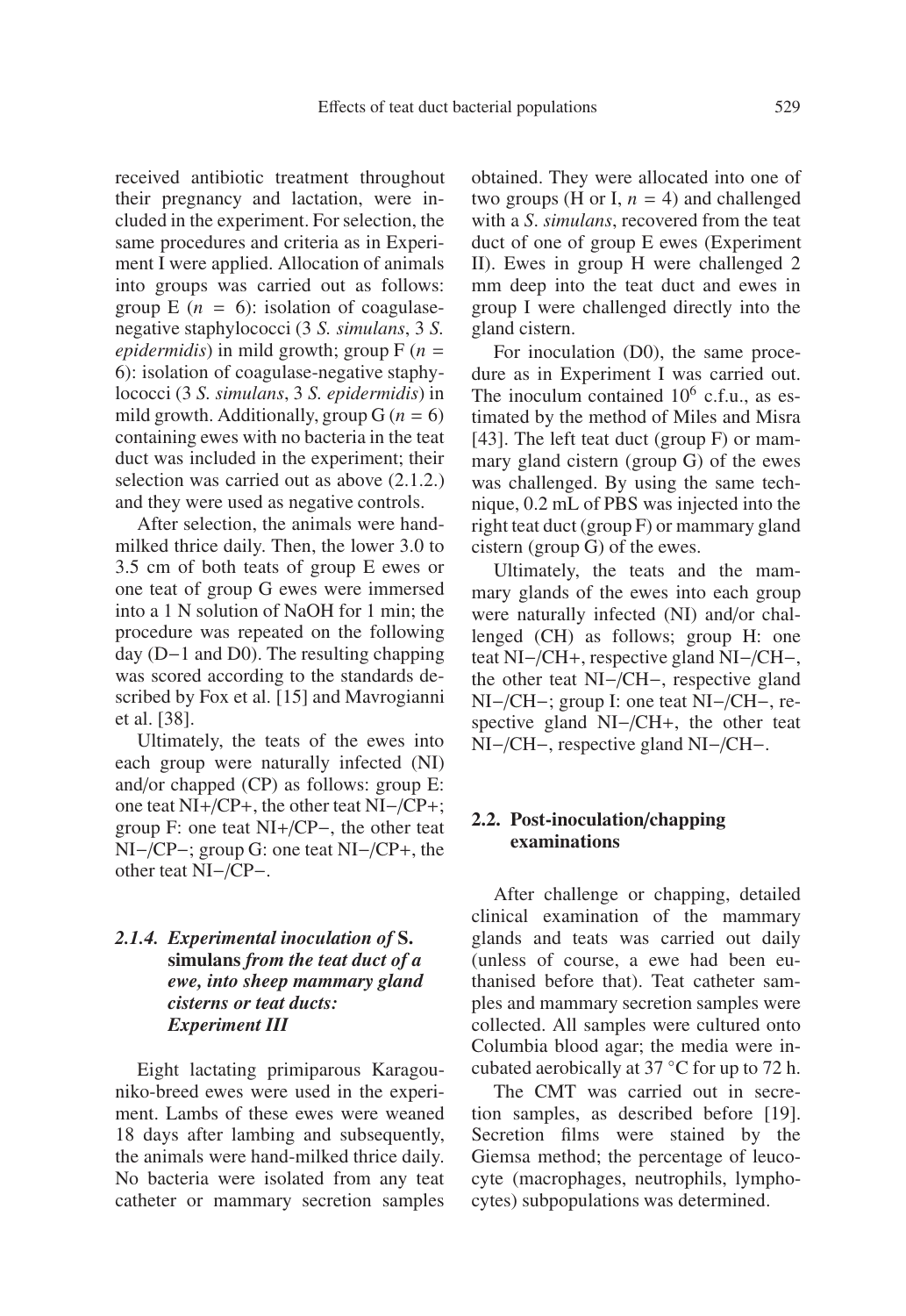The ewes were euthanised on the timepoints detailed in Table I. Dissection of the mammary glands and the teats started immediately; it was carried out as described before [11, 36]. In A1, B1, C1, D and H group ewes, an electronic cutimeter was used to measure 2 mm from the teat orifice, in order to determine the precise site within the teat, where the inoculum had been deposited. Scrapings from each of the two sites sampled in each teat, as well as parenchyma samples were plated onto Columbia blood agar for bacteriological examination; the media were incubated aerobically at 37 ◦C for up to 72 h.

Throughout this study, conventional bacteriological techniques were used [2, 12]. Identification of staphylococci was carried by means of API-Staph SYSTEM quick identification strips (BioMerieux, Marcy-l'Étoile, France) and a complete series of biochemical tests. The API-Staph SYSTEM was carried out in all staphylococcal isolates recovered during this study; profiles of isolates were compared among them.

Longitudinal sections, involving all the structures of the teat, were taken out for histological examination. Tissue samples were fixed in 10% neutral-buffered formalin and embedded in paraffin wax, using conventional techniques. Haematoxylin and eosin (HE) standard staining procedures were performed for histopathological examination.

#### **2.3. Data management and analysis**

Quantitative information on the cellular content of the mammary secretion of the ewes was obtained by using two sets of data. First, the CMT results were assigned numerical values as follows; value 0 to score "negative", value 1 to score "trace", value 2 to score "1", value 3 to score "2" and value 4 to score "3". Second, the results of the Microscopic cell counting method (Mccm, IDF reference method) [8,24,49], which had been applied as part of the departmental quality assurance procedure, were taken into account. Although it is generally well established that CMT results are reliable proxy measurements for somatic cell counts (SCC) [17, 20], we confirmed this as part of the quality control in this study. Following log-transformation, the correlation between Mccm SCC and CMT was  $r = 0.93$ with a corrected  $R^2$  of 87%.

A scoring system previously developed and described [36] was used and numerical values were assigned for the pathological findings in the experimental animals. A separate score (0–4 scale) was given for macroscopic and for histological findings in the teat and the mammary gland; these were then added to a 0–16 scale to produce a pathology score for the findings in each ewe. The system is detailed in Table II.

Statistical analyses were performed in Minitab 14 (Minitab Inc., State College, PA, USA) and Epi-Info 6 (CDC, Atlanta, GA, USA). For analysis, the proportion of positive bacteriological and CMT results between the different groups/subgroups were compared by using the Chi-square test or the Fisher Exact Test, as appropriate. Total pathology scores were compared using the Friedman Test using each day's total score as the unit and with group as "Treatment" and day number as "Block". Exact binomial Confidence Intervals (CI) for proportions were calculated. For the comparison of Mccm SCC the readings were first logged. For each experimental group a "baseline" value was obtained as the mean pre-treatment value (i.e., before treatment or chapping) and this baseline value was subtracted from all subsequent readings. Comparisons between treatments used one-way Analysis of Variance on all baseline-corrected readings obtained after Day 0. Statistical tests were 2-Sided.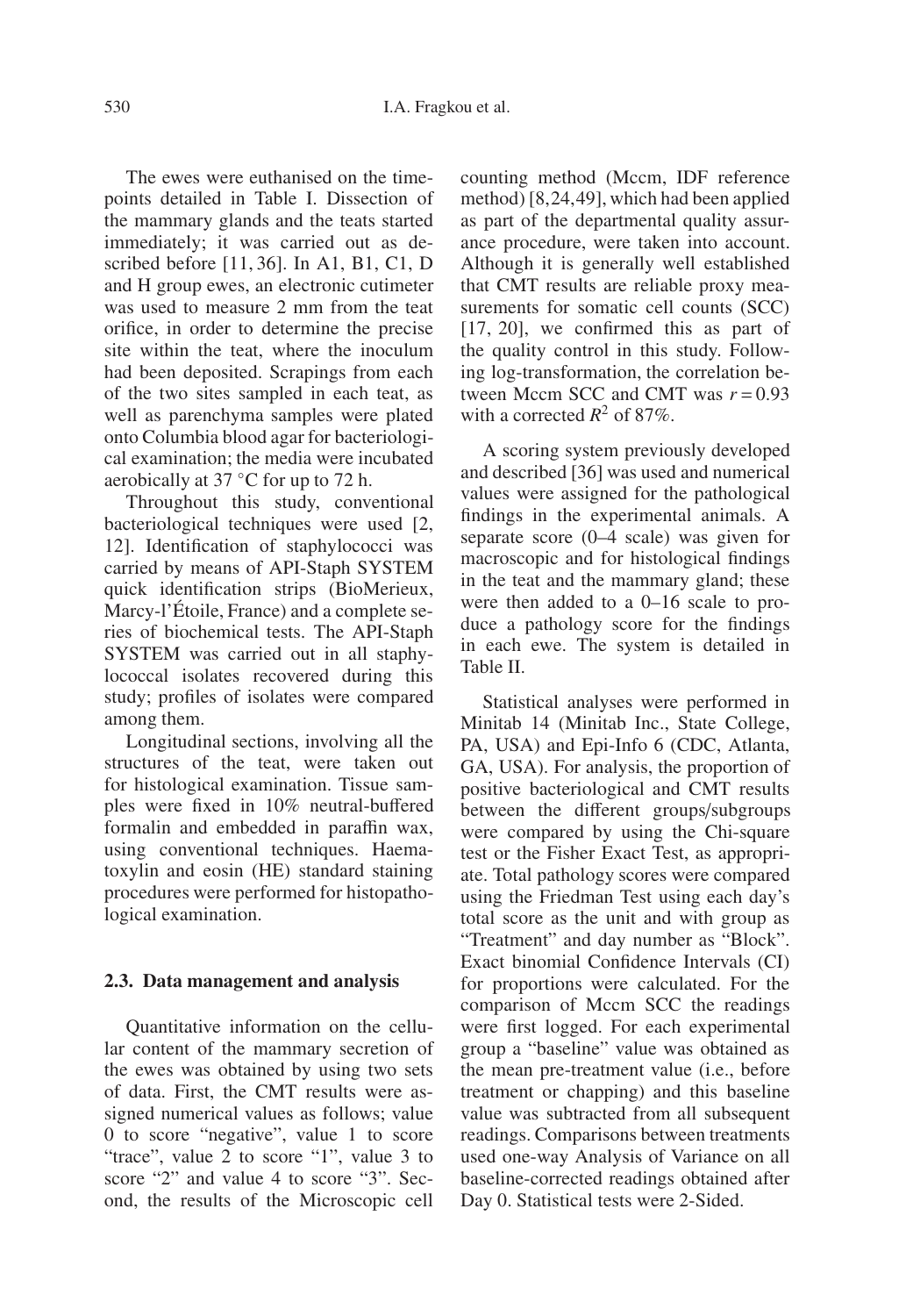| Score        | Description                                                                                                          |
|--------------|----------------------------------------------------------------------------------------------------------------------|
|              | Teat - Macroscopic pathological findings                                                                             |
| $\mathbf{0}$ | Normal                                                                                                               |
| 1            | Presence of folds on the mucosa of the teat                                                                          |
| 2            | Hyperaemia of the mucosa of the teat                                                                                 |
| 3            | Thickening of the mucosa of the teat, with increased number of folds and presence of<br>petechiae                    |
| 4            | Extreme thickening of the mucosa of the teat, with loss of the separation of the com-<br>partments of the teat       |
|              | Teat - Histopathological findings                                                                                    |
| $\Omega$     | Normal                                                                                                               |
| 1            | Presence of a few, scattered leucocytes                                                                              |
| 2            | Presence of increased numbers of leucocytes clustered under the epithelium of the teat                               |
| 3            | Presence of high numbers of leucocytes evenly distributed under the epithelium of the                                |
|              | teat                                                                                                                 |
| 4            | Presence of high numbers of leucocytes, plus hyperplasia of lymphoid nodules in the<br>teat duct-teat cistern border |
|              |                                                                                                                      |
| $\Omega$     | Parenchyma - Macroscopic pathological findings<br>Normal                                                             |
| 1            |                                                                                                                      |
| 2            | Enlarged and swollen glands, with presence of subcutaneous oedema                                                    |
|              | Presence of fibrin and clots of milk, with focally reddened parenchyma                                               |
| 3            | Mutlifocally reddened parenchyma, with distension of veins                                                           |
| 4            | Extensive haemorrhagic appearance, with masses of exudate and demarcation from the<br>adjacent tissue                |
|              | Parenchyma - Histopathological findings                                                                              |
| $\Omega$     | Normal                                                                                                               |
| 1            | Presence of a few, scattered leucocytes                                                                              |
| 2            | Presence of increased numbers of leucocytes clustered in the intra- and inter-alveolar<br>area                       |
| 3            | Diffuse presence of leucocytes, extravasation and destruction of epithelial cells                                    |
| 4            | Haemorrhages, destruction of alveoli and loss of the internal architecture of the<br>parenchyma                      |

**Table II.** Description of scores given for pathological findings in teats and mammary parenchyma of experimental ewes.

## **3. RESULTS**

# **3.1. Pre-inoculation**/**pre-chapping examinations**

The mammary glands and the teats of all ewes were clinically healthy before chal-

lenge. The teats were soft with no external abnormalities. All selection criteria were fulfilled in the animals used. No bacteria were isolated from the mammary secretion. In Experiment I and Experiment II, bacteria recovered from teat duct catheter samples met the allocation criteria. In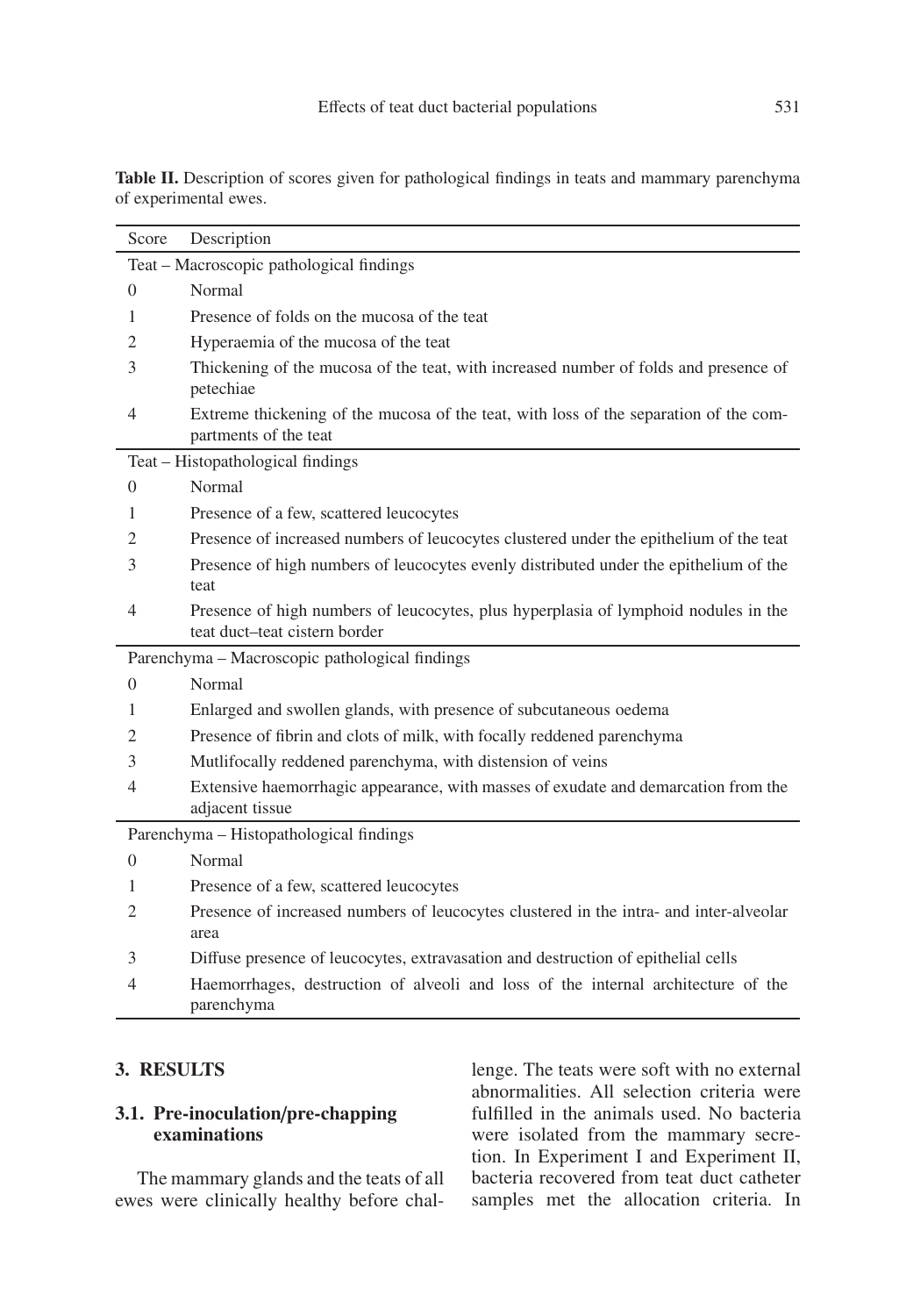Experiment III, no bacteria were isolated from the mammary secretion or the teat duct catheter samples obtained. The CMT was always negative; in Giemsa-stained secretion films, no leucocytes were observed.

### **3.2. Post-inoculation**/**post-chapping clinical, bacteriological and cytological findings**

# *3.2.1. Deposition of* **M. haemolytica** *into bacteriologically positive sheep teat ducts: Experiment I*

None of the ewes in subgroup A1, B1 or C1 developed clinical mastitis. From the NI+/CH+ side, *M. haemolytica* was isolated: in total, from 16/32, 24/32, 25/32 samples from A1, B1, C1 ewes, respectively; additionally, the initial bacterial flora was also isolated (confirmed by matching profiles in the API-Staph SYSTEM) from duct, but not from secretion, samples: in total, from  $10/32$ , 14/32, 15/32 samples. The CMT increased (>"1"). Somatic cell counts in mammary secretion also increased significantly. Leucocytes (up to D2 mostly neutrophils with fewer macrophages and lymphocytes, subsequently lesser neutrophils with more macrophages and lymphocytes increased) were seen in Giemsa-stained secretion films.

None of the ewes in subgroup A2, B2 or C2 developed clinical or subclinical mastitis. From the NI+/CH- side, only the initial bacterial flora was isolated from the duct, but not from secretion, samples: in total, from 16/32 samples from ewes of each subgroup. The CMT remained negative (<"1"). Somatic cell counts in mammary secretion did not change.

None of the ewes in group D developed clinical mastitis. From the NI−/CH+ side, *M. haemolytica* was isolated: in total, from 49/64 samples. The CMT increased (>"1"). Somatic cell counts in mammary secretion also increased significantly. Leucocytes (proportions as above) were seen in Giemsa-stained secretion films.

No clinical signs were observed in any of the NI−/CH− sides (A, B, C, D ewes). No bacteria were recovered there. The CMT was always negative. Somatic cell counts in mammary secretion did not change. Details are given in Tables III, IV and V.

## *3.2.2. Artificial skin chapping on sheep teats with bacteriologically positive duct: Experiment II*

All ewes in group E developed systemic and mammary signs. The teats became chapped to score "2" to "3". *Staphylococcus* spp., the same species as originally (before chapping) recovered from the teat duct catheter sample, were isolated in pure culture from the duct and secretion samples obtained after chapping: in total, from 71/72 samples. The CMT increased  $(≥ "2")$ . Somatic cell counts in mammary secretion also increased significantly. In Giemsa-stained secretion films, cocci were seen; leucocytes (initially neutrophils and macrophages, subsequently neutrophils with fewer lymphocytes and macrophages) were also observed. Control teats (NI−/CP+) of ewes of group E remained chapped to a score "2" to "3"; no clinical findings characteristic of mastitis were observed. No bacteria were recovered. The CMT was mildly positive (score "1"). Somatic cell counts in mammary secretion also increased. In Giemsa-stained secretion films, neutrophils were seen almost exclusively.

None of the ewes in group F developed clinical or subclinical mastitis. From the NI+/CP- side, only the initial bacterial flora was isolated from the duct, but not from secretion, samples: in total, from 36/72 samples. The CMT remained negative (<"1"). Somatic cell counts in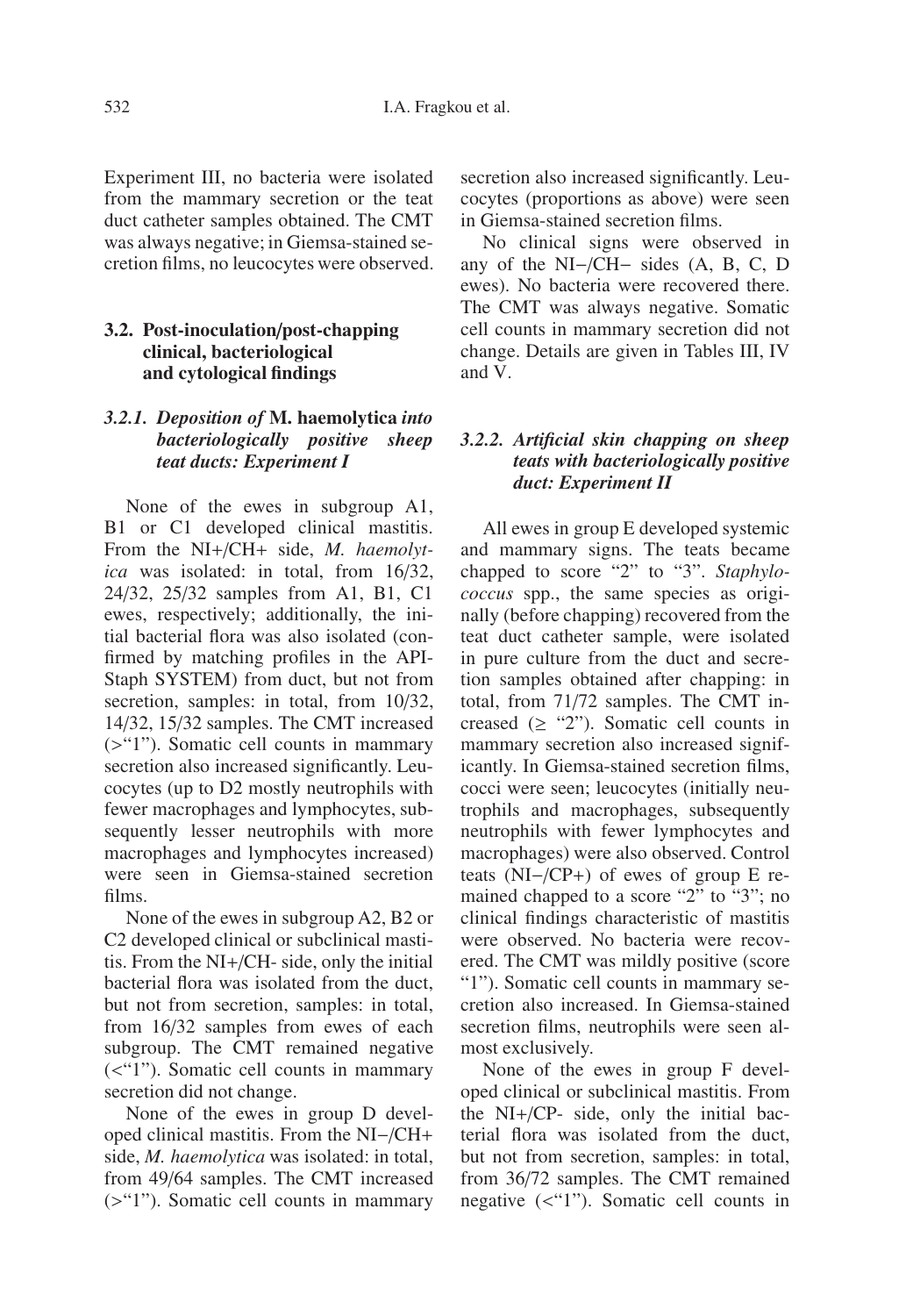|                            |           |       | Experiment I: subgroups |                        |       |                |       |
|----------------------------|-----------|-------|-------------------------|------------------------|-------|----------------|-------|
|                            | A1        | A2    | B1                      | B <sub>2</sub>         | C1    | C <sub>2</sub> | D     |
| <b>Bacterial</b> isolation |           |       |                         |                        |       |                |       |
| $D-F^a$                    | $10/16^b$ | 16/16 | 14/16                   | 16/16                  | 15/16 | 16/16          | 0/32  |
| $D-Mh^a$                   | 10/16     | 0/16  | 14/16                   | 0/16                   | 15/16 | 0/16           | 29/32 |
| $S-F^a$                    | 0/16      | 0/16  | 0/16                    | 0/16                   | 0/16  | 0/16           | 0/32  |
| $S-Mh^a$                   | 6/16      | 0/16  | 10/16                   | 0/16                   | 10/16 | 0/16           | 20/32 |
| <b>CMT</b> results         |           |       |                         |                        |       |                |       |
| Positive                   | 14/16     | 0/16  | 14/16                   | 0/16                   | 14/16 | 0/16           | 28/32 |
|                            |           |       |                         | Experiment II: groups  |       |                |       |
|                            | Ε         |       |                         | F                      |       |                | G     |
| Bacterial isolation        |           |       |                         |                        |       |                |       |
| $D-F^a$                    | 36/36     |       |                         | 36/36                  |       |                | 0/36  |
| $S-F^a$                    | 35/36     |       |                         | 0/36                   |       |                | 0/36  |
| <b>CMT</b> results         |           |       |                         |                        |       |                |       |
| Positive                   | 36/36     |       |                         | 0/36                   |       |                | 32/36 |
|                            |           |       |                         | Experiment III: groups |       |                |       |
|                            |           | H     |                         |                        |       | I              |       |
| <b>Bacterial</b> isolation |           |       |                         |                        |       |                |       |
| $D-F^a$                    |           | 0/24  |                         |                        |       | 0/24           |       |
| $D-Ss^a$                   |           | 22/24 |                         |                        |       | 4/24           |       |
| $S-F^a$                    |           | 0/24  |                         |                        |       | 0/24           |       |

**Table III.** Cumulative bacteriological findings and CMT results in samples after challenge of ewes during the three experiments.

<sup>a</sup> D-F = teat duct–flora, D-Mh = teat duct–*M. haemolytica*, S-F = secretion–flora, S-Mh = secretion–*M. haemolytica*, D-Ss = teat duct–*S. simulans*, S-Ss = secretion–*S. simulans.*  $b$  n/m = positive results out of total animals sampled.

 $S-Ss<sup>a</sup>$  24/24

Positive 19/24 24/24

mammary secretion did not change. The chapped teat of ewes of group G were scored "2" to "3". No mastitis was observed. From the NI−/CP+ side, no bacteria were recovered from any duct or secretion samples: from  $0/72$  samples. The CMT was positive (score "1"). Somatic cell counts in mammary secretion

CMT results

increased significantly. Neutrophils were mostly seen in Giemsa-stained secretion films. No clinical signs were observed in any of the NI−/CP− sides (F, G ewes). No bacteria were recovered. The CMT was negative. Somatic cell counts in mammary secretion did not change. Details are in Tables III, IV and V.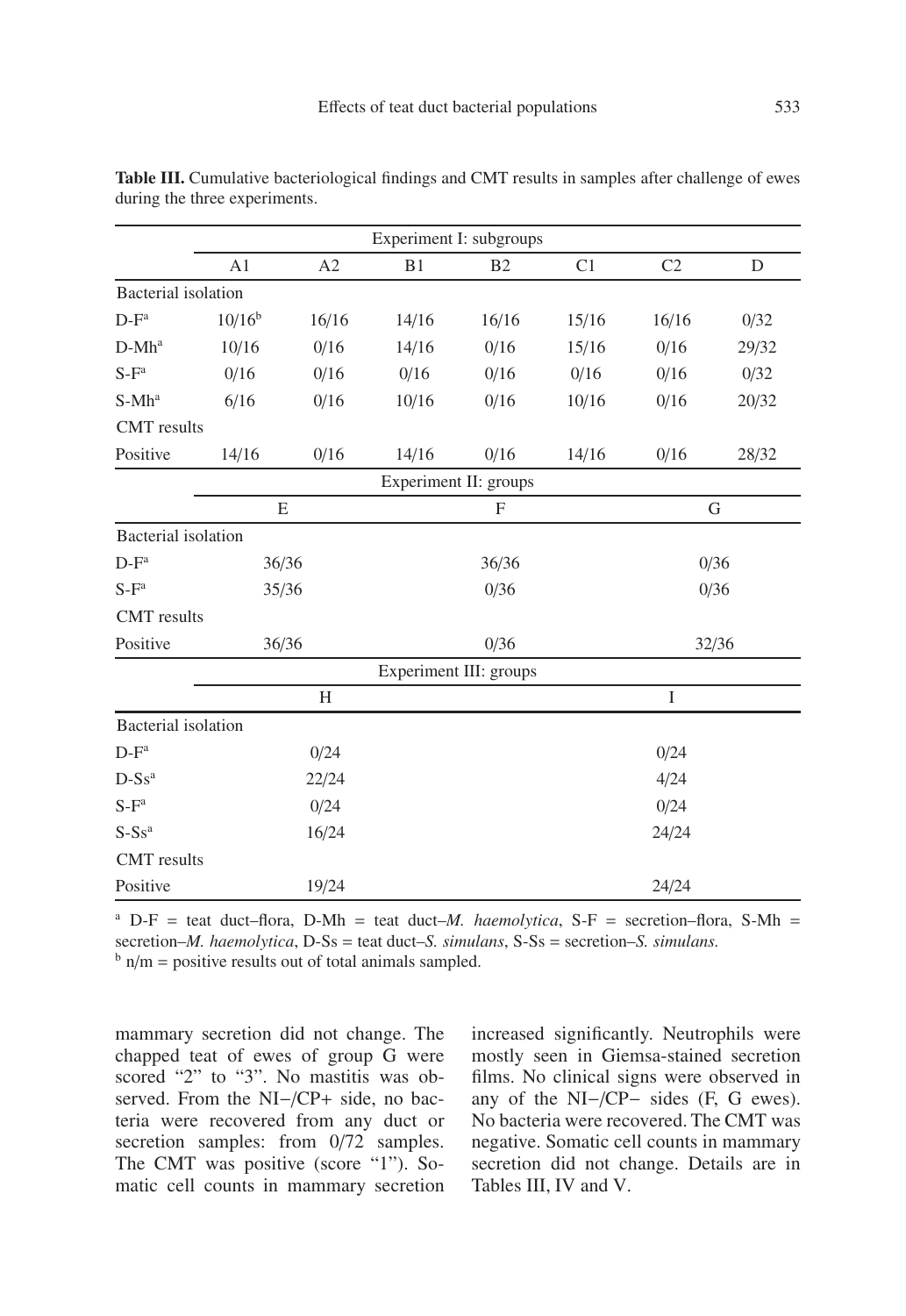|          |                                              |                        |           |            |                                                                                         |           | Experiment I/Subgroups/Treatments |            |                        |          |               |                |                        |         |
|----------|----------------------------------------------|------------------------|-----------|------------|-----------------------------------------------------------------------------------------|-----------|-----------------------------------|------------|------------------------|----------|---------------|----------------|------------------------|---------|
|          | $\overline{A}$                               |                        |           | A2         | $\overline{B}$                                                                          |           | B2                                |            | $\overline{C}$         |          |               | C <sub>2</sub> |                        | $\Box$  |
|          |                                              |                        | $NI+/CH-$ | $NI$ -/CH- | $N1+/CH$                                                                                | $NI$ -CH- | $N1+/CH-$                         | $NI$ -/CH- | $NI+CH+$               | $N1-CH-$ | $NI+/CH-$     | $N1-CH-$       | $NI$ -/CH+             | NI-/CH- |
|          | Somatic cell counts (× 10 <sup>6</sup> cells |                        |           |            | per mL) - Microscopic cell counting method                                              |           |                                   |            |                        |          |               |                |                        |         |
| Period 1 | 0.249                                        | 0.173                  | 0.225     | 0.198      | 0.194                                                                                   | 0.149     | 0.226                             | 0.245      | 0.198                  | 0.174    | 0.153         | 0.200          | 0.205                  | 0.212   |
| Period 2 | 2.183                                        | 0.308                  | 0.204     | 0.254      | 1.709                                                                                   | 0.209     | 0.179                             | 0.265      | 1.595                  | 0.307    | 0.212         | 0.307          | 1.632                  | 0.241   |
|          | CMT results (min. 0, max. 4)                 |                        |           |            |                                                                                         |           |                                   |            |                        |          |               |                |                        |         |
| Period 1 |                                              |                        | $\circ$   | $\circ$    | $\circ$                                                                                 | $\circ$   | $\circ$                           | $\circ$    | $\circ$                | $\circ$  | $\circ$       | $\circ$        | $\circ$                | $\circ$ |
| Period 2 |                                              | $\circ$                | $\circ$   | $\circ$    | 4                                                                                       | $\circ$   | $\circ$                           | $\circ$    | 4                      | $\circ$  | $\circ$       | $\circ$        | 4                      | $\circ$ |
|          |                                              |                        |           |            |                                                                                         |           | Experiment II/Groups/Treatments   |            |                        |          |               |                |                        |         |
|          |                                              |                        | щ         |            |                                                                                         |           | $\mathbb{L}$                      |            |                        |          |               | O              |                        |         |
|          | $\overline{N}$ <sup>+</sup>                  |                        |           | $NI-CP+$   |                                                                                         |           | $\overline{CP}$                   |            | NI-/CP-                |          | $NI - CP +$   |                |                        | NI-/CP- |
|          | Somatic cell counts (× 10 <sup>6</sup> cells |                        |           |            | per mL) - Microscopic cell counting method                                              |           |                                   |            |                        |          |               |                |                        |         |
| Period 1 | 0.182                                        |                        |           | 0.293      |                                                                                         |           | 0.165                             |            | 0.343                  |          | 0.182         |                |                        | 0.215   |
| Period 2 | Abnormal samples                             |                        |           | 0.740      |                                                                                         |           | 0.258                             |            | 0.222                  |          | 0.786         |                |                        | 0.149   |
|          | CMT results (min. 0, max. 4)                 |                        |           |            |                                                                                         |           |                                   |            |                        |          |               |                |                        |         |
| Period 1 |                                              |                        |           | $\circ$    |                                                                                         |           | $\circ$                           |            | $\circ$                |          | $\circ$       |                |                        | $\circ$ |
| Period 2 | 4                                            |                        |           | 3          |                                                                                         |           | $\circ$                           |            | $\circ$                |          | $\mathcal{L}$ |                |                        | $\circ$ |
|          |                                              |                        |           |            |                                                                                         |           | Experiment III/Groups/Treatments  |            |                        |          |               |                |                        |         |
|          |                                              |                        |           | Ξ          |                                                                                         |           |                                   |            |                        |          |               |                |                        |         |
|          |                                              | t NI-/CH+ // g NI-/CH- |           |            | t NI-/CH- // g NI-/CH-                                                                  |           |                                   |            | t N1-/CH- // g N1-/CH+ |          |               |                | t NI-/CH- // g NI-/CH- |         |
|          |                                              |                        |           |            | Somatic cell counts (x 10 <sup>6</sup> cells per mL) - Microscopic cell counting method |           |                                   |            |                        |          |               |                |                        |         |
| Period 1 |                                              | 0.219                  |           |            | 0.223                                                                                   |           |                                   |            | 0.166                  |          |               |                | 0.232                  |         |
| Period 2 |                                              | 0.883                  |           |            | 0.138                                                                                   |           |                                   |            | Abnormal samples       |          |               |                | 0.181                  |         |
|          | CMT results (min. 0, max. 4)                 |                        |           |            |                                                                                         |           |                                   |            |                        |          |               |                |                        |         |
| Period 1 |                                              | 0                      |           |            | 0                                                                                       |           |                                   |            | 0                      |          |               |                | $\circ$                |         |
| Period 2 |                                              | 3                      |           |            | $\circ$                                                                                 |           |                                   |            | 4                      |          |               |                | $\circ$                |         |

Period 1: D–6 to D–2, Period 2: D1 to D7 (after treatment: challenge or chapping).

Period 1: D-6 to D-2, Period 2: D1 to D7 (after treatment: challenge or chapping).

# 534 I.A. Fragkou et al.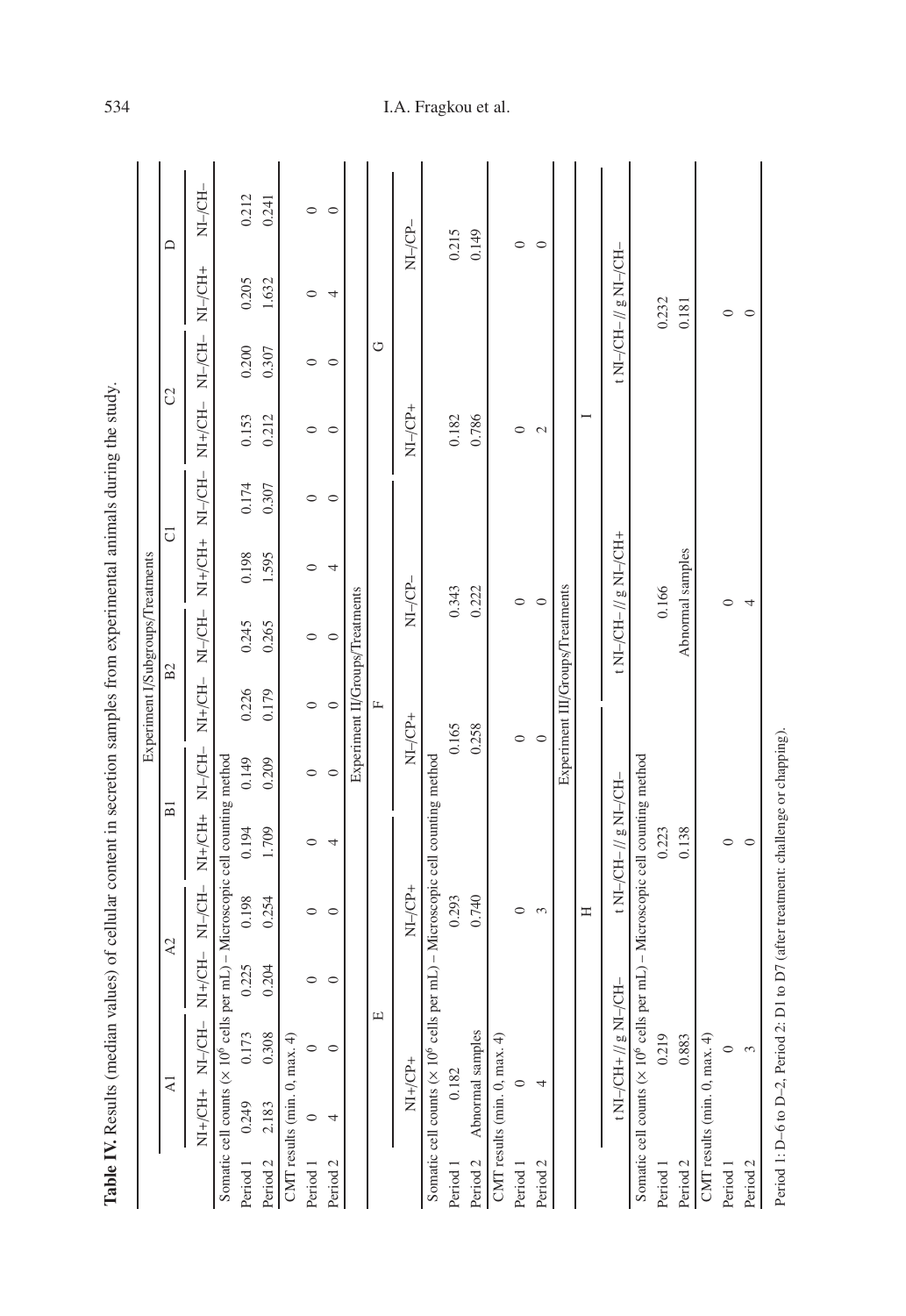| Comparisons between              |         | Bacteriological results |         |          | <b>CMT</b> results | <b>SCC</b> results |
|----------------------------------|---------|-------------------------|---------|----------|--------------------|--------------------|
|                                  | $D-F^a$ | $D-Mh^a$                | $S-F^a$ | $S-Mh^a$ |                    |                    |
| A <sub>1</sub> vs. $A2$          | 0.018   | < 0.001                 | 1.00    | 0.018    | < 0.001            | < 0.001            |
| $A1$ vs. $D$                     | < 0.001 | 0.044                   | 1.00    | 0.101    | 1.00               | 0.671              |
| <b>B1</b> vs. <b>B2</b>          | 0.484   | < 0.001                 | 1.00    | < 0.001  | < 0.001            | 0.001              |
| B1 vs. D                         | < 0.001 | > 0.9                   | 1.00    | > 0.9    | 1.00               | 0.935              |
| $C1$ vs. $C2$                    | > 0.9   | < 0.001                 | 1.00    | < 0.001  | < 0.001            | 0.005              |
| $C1$ vs. $D$                     | < 0.001 | > 0.9                   | 1.00    | > 0.9    | 1.00               | 0.925              |
| A <sub>1</sub> vs. $B1$ vs. $C1$ | 0.046   | 0.046                   | 1.00    | > 0.25   | > 0.25             | 0.921              |
| Comparisons between              |         | Bacteriological results |         |          | <b>CMT</b> results | <b>SCC</b> results |
|                                  | $D-F^a$ |                         |         | $S-F^a$  |                    |                    |
| E vs. F                          | 1.00    |                         |         | < 0.001  | < 0.001            | ND.                |
| E vs. G                          | < 0.001 |                         |         | < 0.001  | 0.11               | 0.012              |
| F vs. G                          | < 0.001 |                         |         | 1.00     | < 0.001            | ND                 |
| Comparisons between              |         | Bacteriological results |         |          | <b>CMT</b> results | <b>SCC</b> results |
|                                  | $D-F^a$ | $D-Ss^a$                | $S-F^a$ | $S-Ss^a$ |                    |                    |
| H vs. I                          | 1.00    | < 0.001                 | 1.00    | < 0.004  | 0.049              | ND.                |

**Table V.** Statistical significance in comparison with bacteriological findings and CMT results in samples after challenge of ewes during the three experiments  $(P =)$ .

<sup>a</sup> D-F = teat duct–flora, D-Mh = teat duct–*M. haemolytica*, S-F = secretion–flora, S-Mh = secretion–*M. haemolytica*, D-Ss = teat duct–*S. simulans*, S-Ss = secretion–*S. simulans.* ND: not done (abnormal samples).

## *3.2.3. Experimental inoculation of* **S. simulans** *from the teat duct of a ewe, into sheep mammary gland cisterns or teat ducts: Experiment III*

Ewes in group H did not become systemically ill, nor developped abnormal mammary signs. The secretion was found to be transiently abnormal (serous with flakes) from D2 to D3. The inoculated teats became hard (D5) and expression of milk was difficult. *S. simulans* was consistently isolated in pure culture from all duct and many secretion samples: in total, from 38/48 samples. The CMT increased  $(≥ "2")$ . Somatic cell counts in mammary secretion increased significantly. In Giemsa-stained secretion films, cocci and leucocytes (up to D2 mainly neutrophils, subsequently neutrophils, lymphocytes and macrophages) were seen.

Ewes in group I became systemically ill and developed abnormal mammary signs. *S. simulans* was consistently isolated in pure culture from few duct and all secretion samples: in total, from 28/48 samples. The CMT increased  $(\geq$  "2"). Somatic cell counts in mammary secretion also increased significantly. In Giemsa-stained secretion films, cocci and leucocytes (up to D2 mainly neutrophils, subsequently neutrophils, lymphocytes and macrophages) were seen.

No clinical signs were observed in any of the teats and glands (NI–/CH–) of these ewes injected with PBS. No bacteria were recovered from any duct or secretion sample obtained from these. The CMT was negative. Somatic cell counts in mammary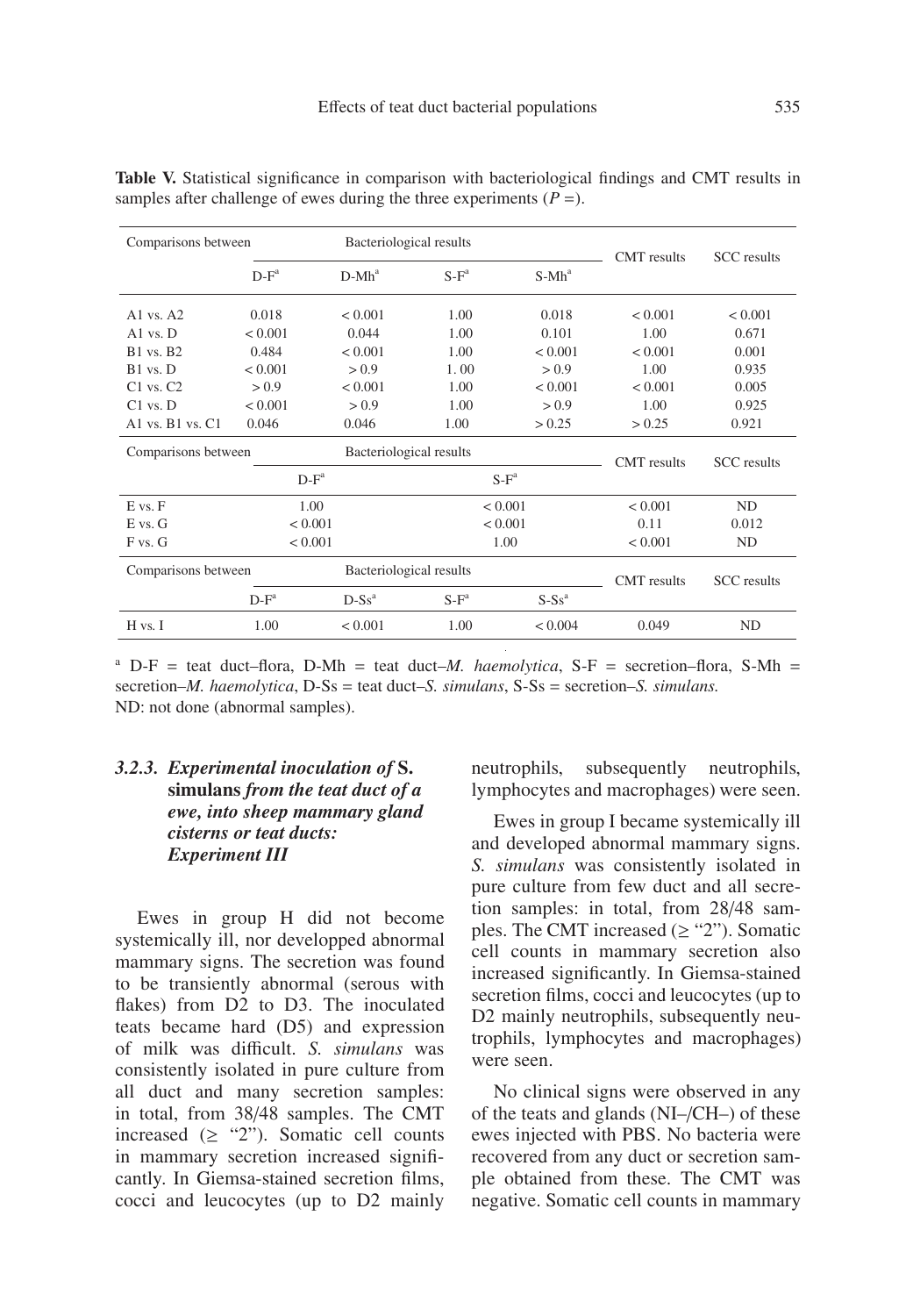secretion did not change. Details are given in Tables III, IV and V.

#### **3.3. Pathological findings**

## *3.3.1. Deposition of* **M. haemolytica** *into bacteriologically positive sheep teat ducts: Experiment I*

Measurement of the length of the internal teat structures after dissection of the teats of ewes of A1, B1, C1 and D groups, showed that the inoculum had always been deposited within the teat duct.

Post-mortem bacterial isolations were as follows. *M. haemolytica* was isolated from the NI+/CH+ side of A1, B1 and C1 ewes: from 4/12, 10/12, 9/12 sites sampled, respectively  $(P = 0.024)$ . The initial bacterial flora was also isolated: from 3/12,  $8/12$ ,  $8/12$  sites sampled, respectively ( $P =$ 0.062). Only the initial bacterial flora (confirmed by matching profiles in the API-Staph SYSTEM) was isolated from the NI+/CH- side of A2, B2 and C2 ewes: from 7/12, 8/12, 7/12 sites sampled, respectively (*P* = 0.89). *M. haemolytica* was isolated in pure culture from the NI– /CH+ side of D ewes: from 15/24 sites sampled (0.625, 95% C.I.: 0.41-0.81). Statistical comparisons revealed that for A1 versus D,  $P = 0.044$ , whilst for B1 or C1 versus D,  $P > 0.4$ . No bacteria were isolated from the contralateral side (NI–/CH–) of these ewes (Tab. VI).

Mild macroscopic changes were seen in the NI+/CH+ teats of ewes in subgroups A1, B1 and C1; some folds and mild thickening were evident. Histologically, sub-epithelial leucocytic infiltration was the salient feature; in some teats, lymphoid nodules with or without germinal activity, characteristically present at the border between teat duct-teat cistern were recorded. No macroscopic changes were seen in the respective parenchyma and the supra-mammary lymph nodes. Histologically, leucocytic infiltration (mainly neutrophils), lysis of neutrophils and extravasation were evident. The total pathology scores summed over all days were 27, 33 and 35 for A1, B1 and C1 ewes  $(P = 0.041)$ , respectively (maximum possible: 64; Tab. VII).

No macroscopic changes were seen in the NI+/CH− teats of ewes in subgroups A2, B2 and C2. Histologically, mild subepithelial leucocytic infiltration was the salient feature; these leucocytes were observed as small aggregates of cells deep in the epithelium. Lymphocytes were the predominant cell type subjacent to the teat cistern epithelium. In the teat duct wall however, sub-epithelial lymphocytes and neutrophils were seen in almost equal proportions. Lymphoid nodules were detected in 6 (50%) ewes at the border between the teat duct-teat cistern. No changes were seen in the respective mammary parenchyma or the supra-mammary lymph nodes of these ewes. The total pathology scores summed over all days were 8, 8 and 6 ( $P = 0.37$ ) for A2, B2 and C2 ewes, respectively (maximum possible: 64; Tab. VII).

Macroscopically, a rough internal lining, folds and petechiae were seen in the teat duct of ewes in group D (NI−/CH+ side). Histologically, there was subepithelial leucocytic infiltration at the border between the teat duct-teat cistern; hyperplastic lymphoid nodules with germinal activity were observed. No macroscopic changes were seen in the respective mammary parenchyma or the supramammary lymph nodes; leucocytic infiltration, lysis of neutrophils, extravasation and destruction of epithelial cells were histologically evident. The median total pathology score summed over all days was 36 (maximum possible: 64; Tab. VII). Statistical comparisons revealed that for A1 versus D,  $P = 0.038$ , whilst for B1 or C1 versus D,  $P > 0.6$ . No macroscopic or histological lesions were recorded on the contralateral side of these ewes (NI−/CH−). The median total pathology score summed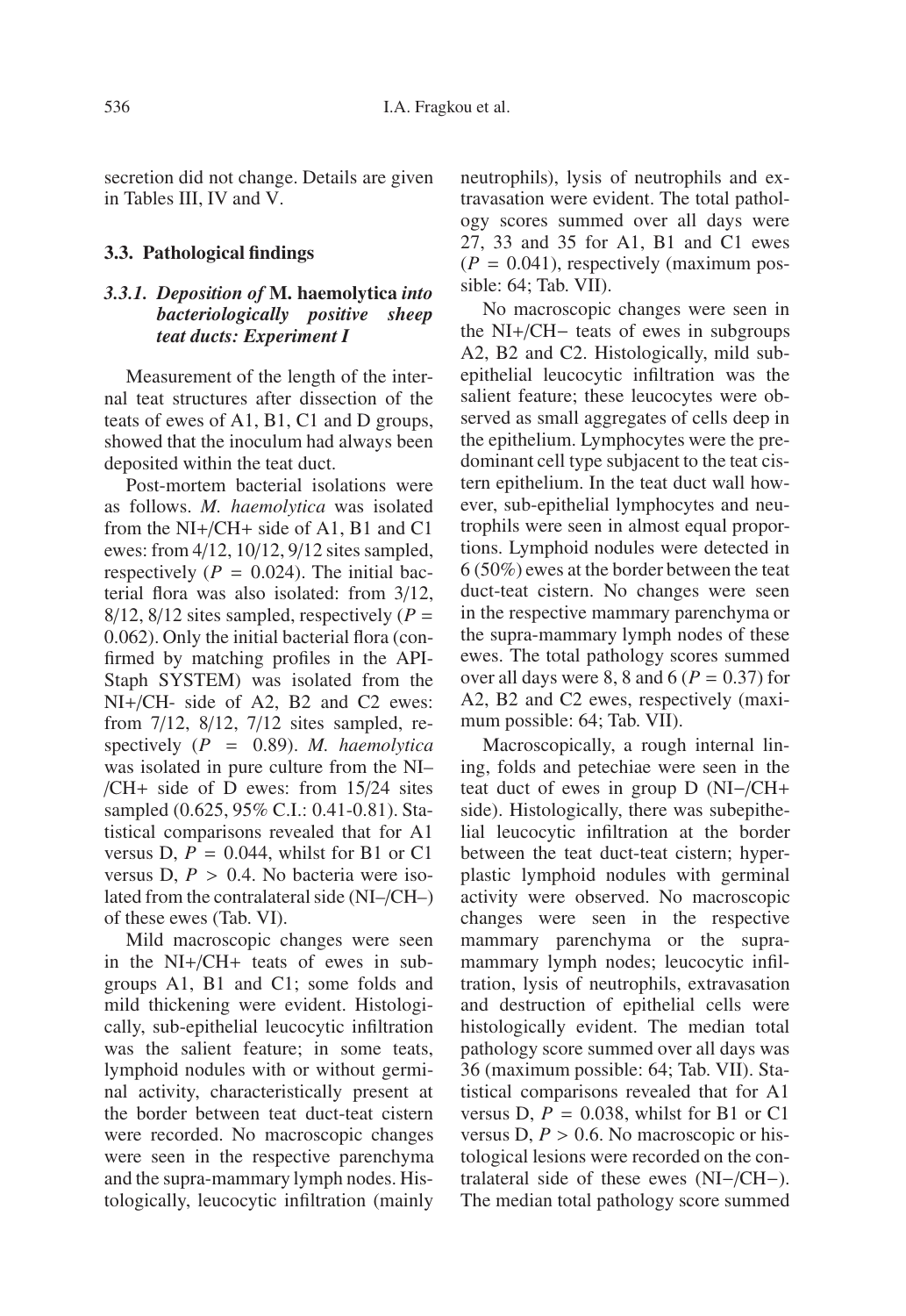|          |                |                |     |                |                |                | Days after challenge / Groups |                |                |     |                |                |                |     |
|----------|----------------|----------------|-----|----------------|----------------|----------------|-------------------------------|----------------|----------------|-----|----------------|----------------|----------------|-----|
|          |                |                |     | D1             |                |                |                               |                |                |     | D <sub>3</sub> |                |                |     |
|          | A <sub>1</sub> | A <sub>2</sub> | B1  | B <sub>2</sub> | C1             | C <sub>2</sub> | D                             | A <sub>1</sub> | A2             | B1  | B <sub>2</sub> | C <sub>1</sub> | C <sub>2</sub> | D   |
| $D-F^a$  | $1/1^{b}$      | 1/1            | 1/1 | 1/1            | 1/1            | 1/1            | 1/2                           | 0/1            | 1/1            | 1/1 | 1/1            | 1/1            | 1/1            | 0/2 |
| $D-Mh^a$ | 1/1            | 0/1            | 1/1 | 0/1            | 1/1            | 0/1            | 2/2                           | 0/1            | 0/1            | 1/1 | 0/1            | 1/1            | 0/1            | 2/2 |
| $C-F^a$  | 1/1            | 1/1            | 1/1 | 1/1            | 1/1            | 1/1            | 0/2                           | 0/1            | 1/1            | 1/1 | 1/1            | 1/1            | 1/1            | 0/2 |
| $C-Mha$  | 1/1            | 0/1            | 1/1 | 0/1            | 1/1            | 0/1            | 1/2                           | 0/1            | 0/1            | 1/1 | 0/1            | 1/1            | 0/1            | 2/2 |
| $P-F^a$  | 0/1            | 0/1            | 0/1 | 0/1            | 0/1            | 0/1            | 0/2                           | 0/1            | 0/1            | 0/1 | 0/1            | 0/1            | 0/1            | 0/2 |
| $P-Mh^a$ | 1/1            | 0/1            | 1/1 | 0/1            | 1/1            | 0/1            | 1/2                           | 0/1            | 0/1            | 0/1 | 0/1            | 0/1            | 1/1            | 1/2 |
|          |                |                |     | D <sub>5</sub> |                |                |                               |                |                | D7  |                |                |                |     |
|          | A1             | A <sub>2</sub> | B1  | B <sub>2</sub> | C <sub>1</sub> | C <sub>2</sub> | D                             | A1             | A <sub>2</sub> | B1  | B <sub>2</sub> | C <sub>1</sub> | C <sub>2</sub> | D   |
| $D-F^a$  | 1/1            | 1/1            | 1/1 | 1/1            | 1/1            | 1/1            | 0/2                           | 0/1            | 1/1            | 1/1 | 1/1            | 1/1            | 1/1            | 0/2 |
| $D-Mh^a$ | 1/1            | 0/1            | 1/1 | 0/1            | 1/1            | 0/1            | 2/2                           | 0/1            | 0/1            | 1/1 | 0/1            | 1/1            | 0/1            | 1/2 |
| $C-F^a$  | 0/1            | 0/1            | 1/1 | 1/1            | 1/1            | 1/1            | 0/2                           | 0/1            | 1/1            | 1/1 | 1/1            | 1/1            | 0/1            | 0/2 |
| $C-Mha$  | 0/1            | 0/1            | 1/1 | 0/1            | 1/1            | 0/1            | 1/2                           | 0/1            | 0/1            | 1/1 | 0/1            | 1/1            | 0/1            | 1/2 |
| $P-F^a$  | 0/1            | 0/1            | 0/1 | 0/1            | 0/1            | 0/1            | 0/2                           | 0/1            | 0/1            | 0/1 | 0/1            | 0/1            | 0/1            | 0/2 |
| $P-Mh^a$ | 0/1            | 0/1            | 1/1 | 0/1            | 0/1            | 0/1            | 1/2                           | 0/1            | 0/1            | 0/1 | 0/1            | 0/1            | 1/1            | 0/2 |

**Table VI.** Post-mortem bacteriological findings in samples from ewes during Experiment I.

<sup>a</sup> D-F = teat duct–flora, D-Mh = teat duct–*M, haemolytica*, C-F = teat cistern–flora, C-Mh = teat cistern–*M. haemolytica*; P-F = parenchyma–flora, P-Mh = parenchyma–*M. haemolytica.*  $b$  n/m = positive results out of total animals sampled.

over all days was 0 (maximum possible: 64).

## *3.3.2. Artificial skin chapping on sheep teats with bacteriologically positive duct: Experiment II*

Post-mortem bacterial isolations were as follows. From the NI+/CP+ side of E ewes, *Staphylococcus* sp. same species as originally recovered from the teat duct catheter sample were consistently isolated in pure culture from the teat duct, teat cistern and mammary parenchyma: from 18/18 sites sampled; no bacteria were isolated from the contralateral side (NI−/CP−). *Staphylococcus* sp. same species as originally recovered from the teat duct catheter, were consistently isolated in pure culture from the teat duct from the NI+/CP− side of F ewes: from 6/18 sites sampled. No bacteria were isolated from the other side (NI−/CP−). No bacteria were recovered either from the NI−/CP+ side of group G ewes: from 0/18 sites sampled, or from their other side (NI−/CP−) (Tab. VIII).

The principal macroscopic lesions inside the teats of group E ewes (NI+/CP+ side) were folds, hyperaemia and thickness of the mucosa. Histologically, we recorded principally extensive subepithelial neutrophilic infiltration, lysis of neutrophils and destruction of epithelial cells; a conspicuous lymphoid area with germinal center was also observed. In the skin of all teats studied, erosion and ulceration with the presence of sero-cellular crusting and leucocytic accumulation were evident. Macroscopic lesions in the respective mammary parenchyma included subcutaneous oedema and sanguineous fluid exuding from sections of the reddened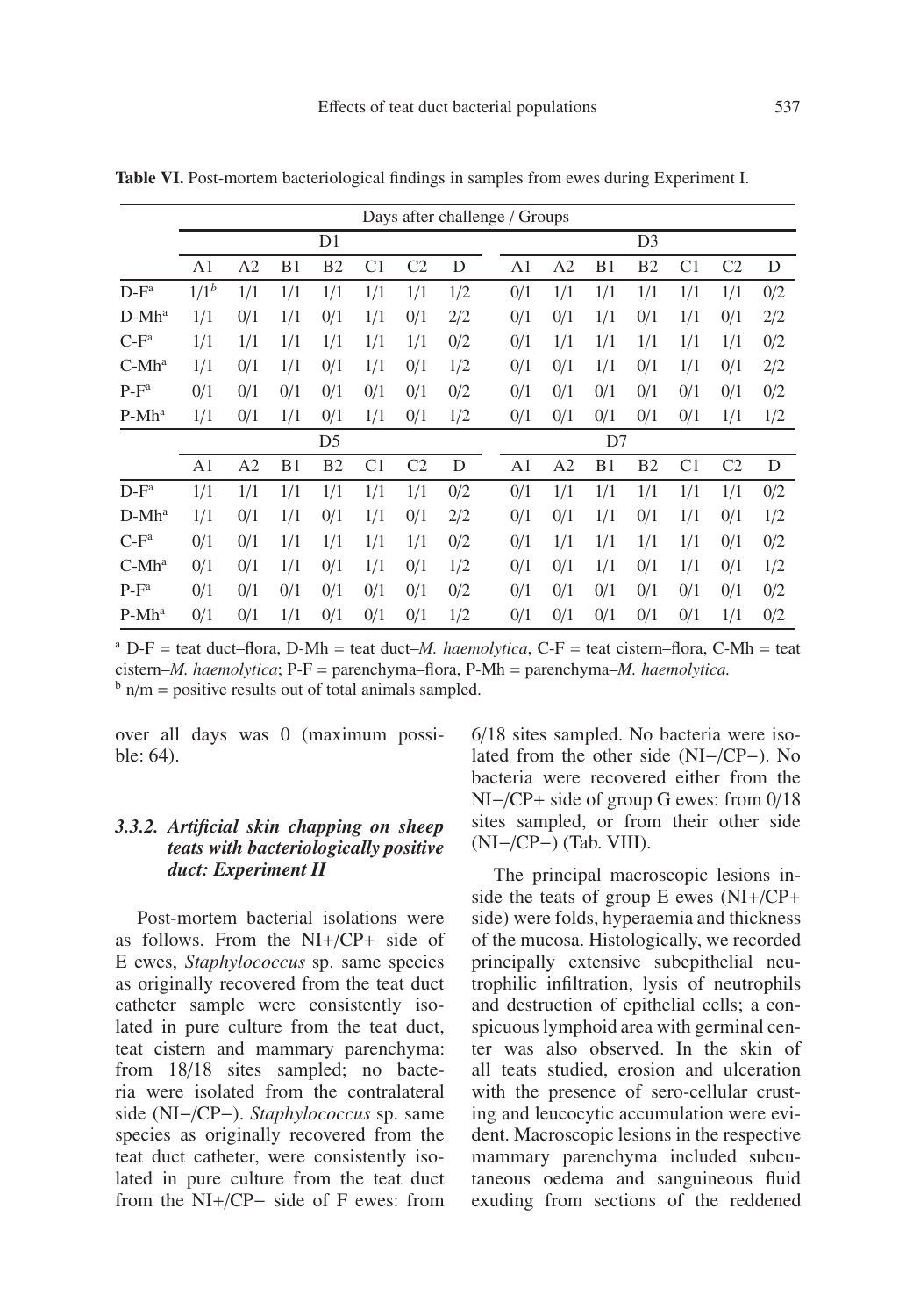|                |   |                             |    |                               |                                                                     | Day after challenge |                             |                             |                             |   |                             |                             |           |
|----------------|---|-----------------------------|----|-------------------------------|---------------------------------------------------------------------|---------------------|-----------------------------|-----------------------------|-----------------------------|---|-----------------------------|-----------------------------|-----------|
| Subgroup       |   | D1                          |    |                               | D <sub>3</sub>                                                      |                     |                             | D <sub>5</sub>              |                             |   | D7                          |                             | Total sum |
|                |   |                             |    |                               | Teat Gland Total Teat Gland Total Teat Gland Total Teat Gland Total |                     |                             |                             |                             |   |                             |                             |           |
| A <sub>1</sub> |   |                             | 8  | 6                             |                                                                     |                     | 6                           | 2                           | 8                           | 3 |                             | 4                           | 27        |
| A <sub>2</sub> | 2 | $\overline{0}$              | 2  | $\mathfrak{D}_{\mathfrak{p}}$ | $\Omega$                                                            | 2                   |                             |                             | $\mathcal{D}_{\mathcal{A}}$ |   |                             | $\mathcal{D}_{\mathcal{L}}$ | 8         |
| B1             |   | $\mathcal{D}_{\mathcal{L}}$ | 9  |                               | $\mathcal{D}_{\mathcal{L}}$                                         | 9                   | 7                           | $\mathcal{D}_{\mathcal{A}}$ | 9                           | 5 |                             | 6                           | 33        |
| B <sub>2</sub> |   | $\Omega$                    |    | $\mathcal{L}$                 | $\Omega$                                                            | 2                   | $\mathcal{D}_{\mathcal{L}}$ |                             | 3                           |   |                             | $\mathcal{D}_{\mathcal{L}}$ | 8         |
| C <sub>1</sub> |   | 3                           | 10 | 6                             | 3                                                                   | 9                   | 6                           | $\overline{c}$              | 8                           | 6 | $\mathcal{D}_{\mathcal{L}}$ | 8                           | 35        |
| C <sub>2</sub> |   | $\Omega$                    |    | $\mathcal{D}_{\mathcal{L}}$   |                                                                     | 3                   |                             | $\Omega$                    |                             |   | $\Omega$                    |                             | 6         |
| $D^a$          |   |                             | 8  | 6                             | $\mathcal{D}_{\mathcal{L}}$                                         | 8                   | 6                           | $\overline{4}$              | 10                          |   | 3                           | 10                          | 36        |

**Table VII.** Total scores for pathology findings in ewes during Experiment I.

<sup>a</sup> Scores in group D are presented as median score of the two animals euthanised at each time-point.

**Table VIII.** Post-mortem bacteriological findings in samples from ewes during Experiment II.

|         |           | Days after challenge / Groups |   |                         |     |     |
|---------|-----------|-------------------------------|---|-------------------------|-----|-----|
|         |           | D5                            |   |                         | D7  |     |
|         | E         | F                             | G | E.                      | F   | G   |
| $D-F^a$ | $3/3^{b}$ |                               |   | $3/3$ $0/3$ $3/3$ $3/3$ |     | 0/3 |
| $C-F^a$ | 3/3       | 0/3                           |   | $0/3$ $3/3$             | 0/3 | 0/3 |
| $P-F^a$ | 3/3       | 0/3                           |   | $0/3$ $3/3$             | 0/3 | 0/3 |

 $^{\circ}$  D-F = teat duct–flora, C-F = teat cistern–flora,  $P-F = parenchyma-flora.$ 

 $\frac{b}{m}$  n/m = positive results out of total samples.

parenchyma; the supramammary lymph nodes were enlarged. Histologically, neutrophilic infiltration, extravasation, intraalveolar live and exhausted neutrophils, destruction of epithelial cells, alveolar destruction, lymphocytic infiltration and haemorrhages were evident. The median total pathology score summed over all days was 28 (maximum possible: 32; Tab. IX).

In ewes of group F (NI+/CP− side), macroscopic and histological changes in the teat and the respective mammary parenchyma were in general similar to those described for ewes in subgroups A2, B2, C2. The median total pathology score summed over all days was 3 (maximum possible: 32; Tab. IX).

In the teats of ewes G (NI−/CP+ side), skin lesions as above were evident. Mild mucosal thickening, leucocytic infiltration and presence of a hyperplastic lymphoid area were found. No macroscopic changes were seen in the mammary parenchyma; histologically, some leucocytes were seen. The median total pathology score summed over all days was 14 (maximum possible: 32; Tab. IX).

Macroscopic or histological lesions recorded on the contralateral side of group E ewes (NI-/CP+) were limited to skin lesions similar to those described above; on the inside, mild mucosal thickening, leucocytic infiltration and presence of a hyperplastic lymphoid area were found. No macroscopic changes were in the parenchyma; histologically, a few leucocytes were observed. The median total pathology score summed over all days was 14 (maximum possible: 32). No lesions were recorded on the contralateral teat and mammary gland of group F and G ewes (NI-/CP+ side). The median total pathology score summed over all days was 0 for ewes of both groups (maximum possible: 32).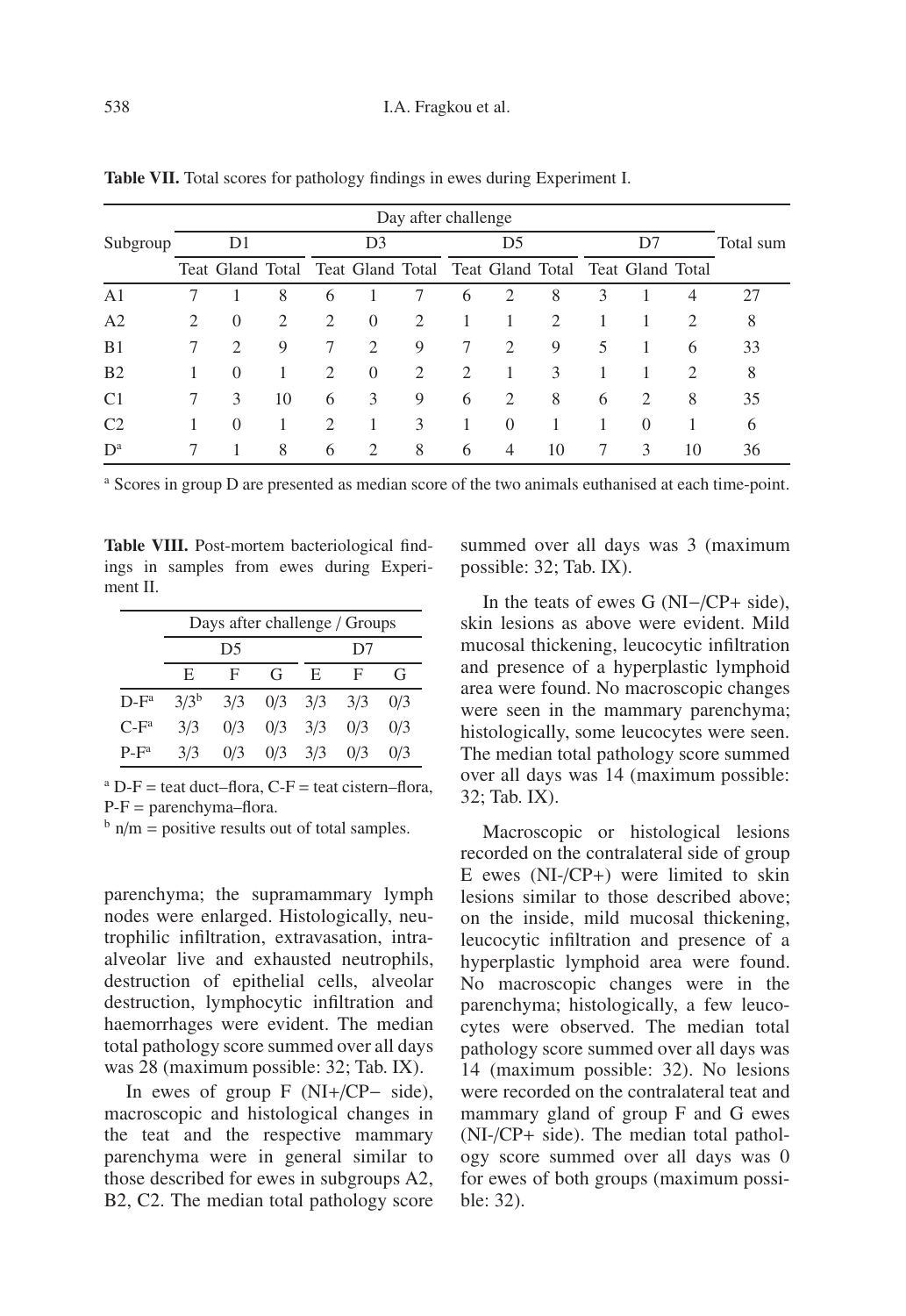|       |      |       |       | Days after challenge |       |       |           |
|-------|------|-------|-------|----------------------|-------|-------|-----------|
| Group |      | D5    |       |                      | D7    |       | Total sum |
|       | Teat | Gland | Total | Teat                 | Gland | Total |           |
| $E^a$ |      |       | 14    |                      |       | 14    | 28        |
| $F^a$ |      |       |       |                      |       |       |           |
| $G^a$ |      |       |       |                      |       |       |           |

**Table IX.** Total scores for pathology findings in ewes during Experiment II.

<sup>a</sup> Scores are presented as median score of the three animals euthanised at each time-point.

# *3.3.3. Experimental inoculation of* **S. simulans** *from the teat duct of a ewe, into sheep gland cisterns or teat ducts: Experiment III*

Measurement of the length of the internal teat structures after dissection of the teats of ewes of group H showed that the inoculum had always been deposited within the teat duct.

Post-mortem bacterial isolations were as follows. *S. simulans* was isolated in pure culture from group H ewes: from 7/12 sites sampled (CH+ side); no bacteria were isolated from the other teat and mammary gland of these ewes (CH− side). *S. simulans* was isolated in pure culture from group I ewes: from 9/12 sites sampled (CH+ side); no bacteria were isolated from the other side (CH− side) (Tab. X).

Macroscopically, a rough internal lining, folds and petechiae were seen in the teat duct of group H ewes (CH+ side). Histologically, there was subepithelial leucocytic infiltration; the presence of hyperplastic lymphoid nodules with germinal activity was recorded. No gross pathological findings were evident in the respective mammary parenchyma or the supra-mammary lymph nodes; leucocytic infiltration (neutrophils and lymphocytes), lysis of neutrophils, extravasation and destruction of epithelial cells were histologically evident. The median total pathology score summed over all days was 22 (maximum possible: 32; Tab. XI).

**Table X.** Post-mortem bacteriological findings in samples from ewes during Experiment III.

|                      |           | Days after challenge / Groups |     |     |
|----------------------|-----------|-------------------------------|-----|-----|
|                      | D5        |                               |     | D7  |
|                      | Н         |                               | Н   |     |
| $D-Ss^a$             | $2/2^{b}$ | 1/2                           | 1/2 | 0/2 |
| $C$ -Ss <sup>a</sup> | 2/2       | 2/2                           | 1/2 | 2/2 |
| $P-Ss^a$             | 1/2       | 2/2                           | 0/2 | 2/2 |

 $^{a}$  D-F = teat duct–*S. simulans*, C-F = teat cistern–*S. simulans*, P-F = parenchyma–*S. simulans.*

 $b$  n/m = positive results out of total samples.

Macroscopically, no gross pathological changes were seen in the teat ducts of group I ewes (CH+ side); histologically, there was mild subepithelial leucocytic infiltration in some of these. Macroscopic lesions in the respective mammary parenchyma included grossly swollen gland with subcutaneous oedema and sanguineous fluid exuding from sections of the reddened parenchyma; threads of fibrin were recorded; the supramammary lymph nodes were enlarged. Histologically, the salient feature was conspicuous neutrophilic infiltration and elimination of structural elements of the gland. The total pathology score summed over all days was 16 (maximum possible:32; Tab. XI).

No macroscopic or histological lesions were recorded on the contralateral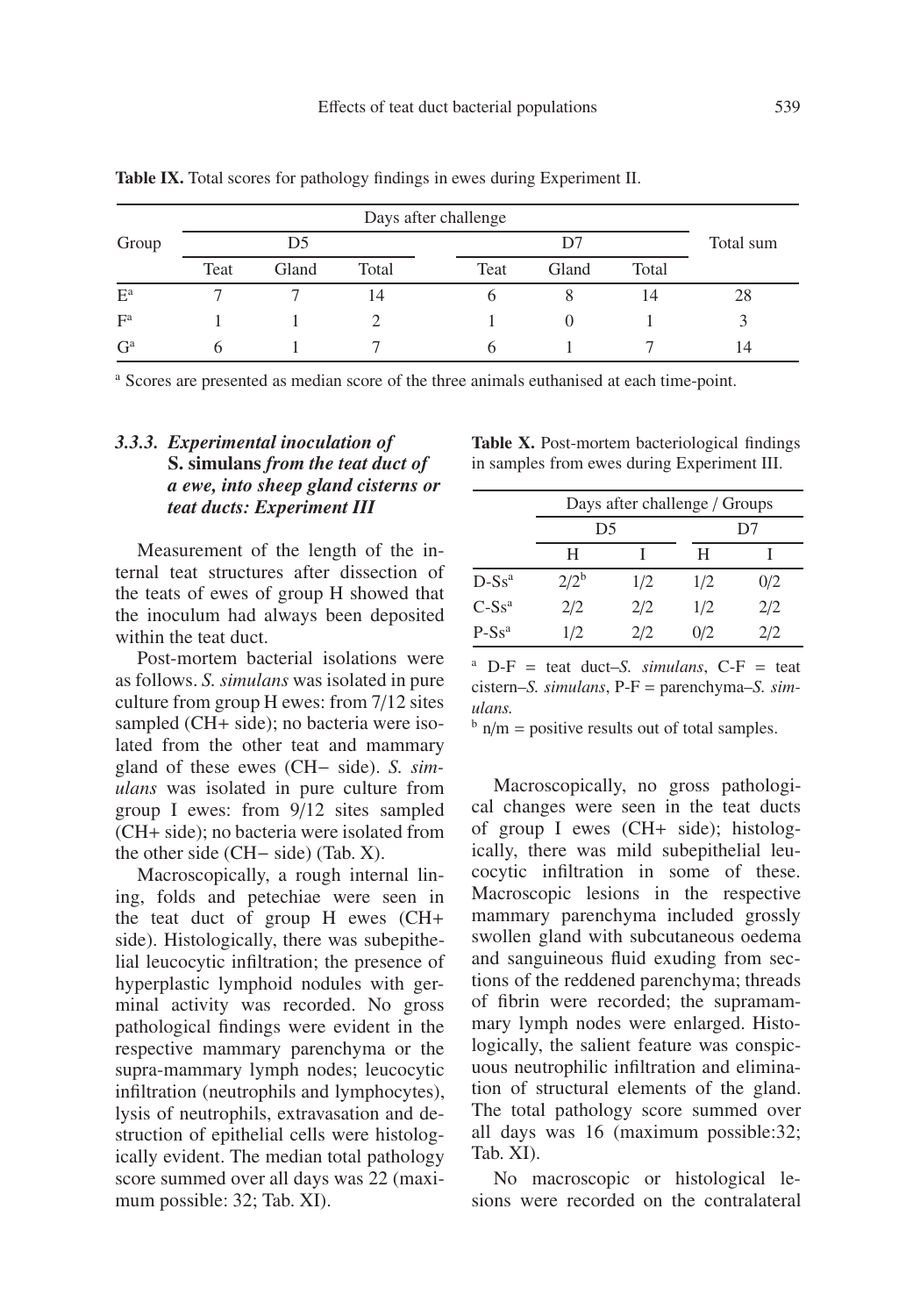|       |      |       |       | Days after challenge |       |       |           |
|-------|------|-------|-------|----------------------|-------|-------|-----------|
| Group |      | D5    |       |                      | D7    |       | Total sum |
|       | Teat | Gland | Total | Teat                 | Gland | Total |           |
| $H^a$ |      | 3.5   | 10.5  | 7.5                  |       | 11.5  |           |
| $I^a$ | 0.5  |       |       | 0.5                  | 7.5   |       | 16        |

Table XI. Total scores for pathology findings in ewes during Experiment III.

<sup>a</sup> Scores are presented as median score of the two animals euthanised at each time-point.

side (NI−/CH− side). The median total pathology score summed over all days was 0 for ewes of both groups (maximum possible: 32).

#### **4. DISCUSSION**

Previous experimental studies on ovine mastitis have established the protective role of the teat against intramammary infections; Mavrogianni et al. [36] studied the effects of the inoculation of *M. haemolytica* in different sites of healthy, bacteriologically negative teats. The results of that study showed that the ovine teat acts as a barrier against bacteria. During that study, we also suggested that the bacterial flora present in the teat duct of healthy ewes<sup>1</sup> [18] might act competitively against invading bacteria and thus provide one of the defence mechanisms active in the teat.

Most authors who studied the possible role of bacterial flora in the mammary gland of cows have indeed reported a protective effect: the presence of coagulasenegative staphylococci within the mammary gland was associated with reduced incidence risk of experimentally induced mastitis [29, 33, 35, 46]. However, Hogan et al. [23] did not find any effect under field conditions and did not support the hypothesis. There are marked differences between cows and ewes: *M. haemolytica* is a common mastitis agent in sheep, whilst *Escherichia coli* or *Streptococcus uberis* are not; ewes suckle their lambs for a period of up to three months, subsequently being hand-milked [3, 4]. Therefore, findings from one species should not be directly extrapolated for the other. The role of bacterial flora residing apically at the teat duct in the pathogenesis of ovine mastitis has not been studied.

In the present work, we inoculated bacteriologically positive teats with a *M. haemolytica* isolate, in order to study possible interactions between the bacterial flora and a confirmed mastitis causal agent [3, 4]. Ewes in subgroup A1 and D developed subclinical mastitis. However, recoveries of the challenge organism from the former animals were significantly fewer than from controls, thus suggesting an effect on the challenge strain; furthermore, the severity of the mammary lesions was significantly smaller in A1 than in D ewes. Adherence of *M. haemolytica* on mammary epithelial cells is required for its multiplication and leucotoxin production [55]; based on the present findings, one may postulate that the bacterial flora inhibited that process. No such bacteriological and pathological differences were seen in B1 and C1 ewes; this suggests that the protective effect of bacterial flora was exercised preferentially and only by staphylococcal

<sup>&</sup>lt;sup>1</sup> Mavrogianni V.S., Protective role of the teat and importance of its disorders in ovine mastitis associated with *Mannheimia haemolytica*, Ph.D. thesis, University of Thessaly, Greece, 2006.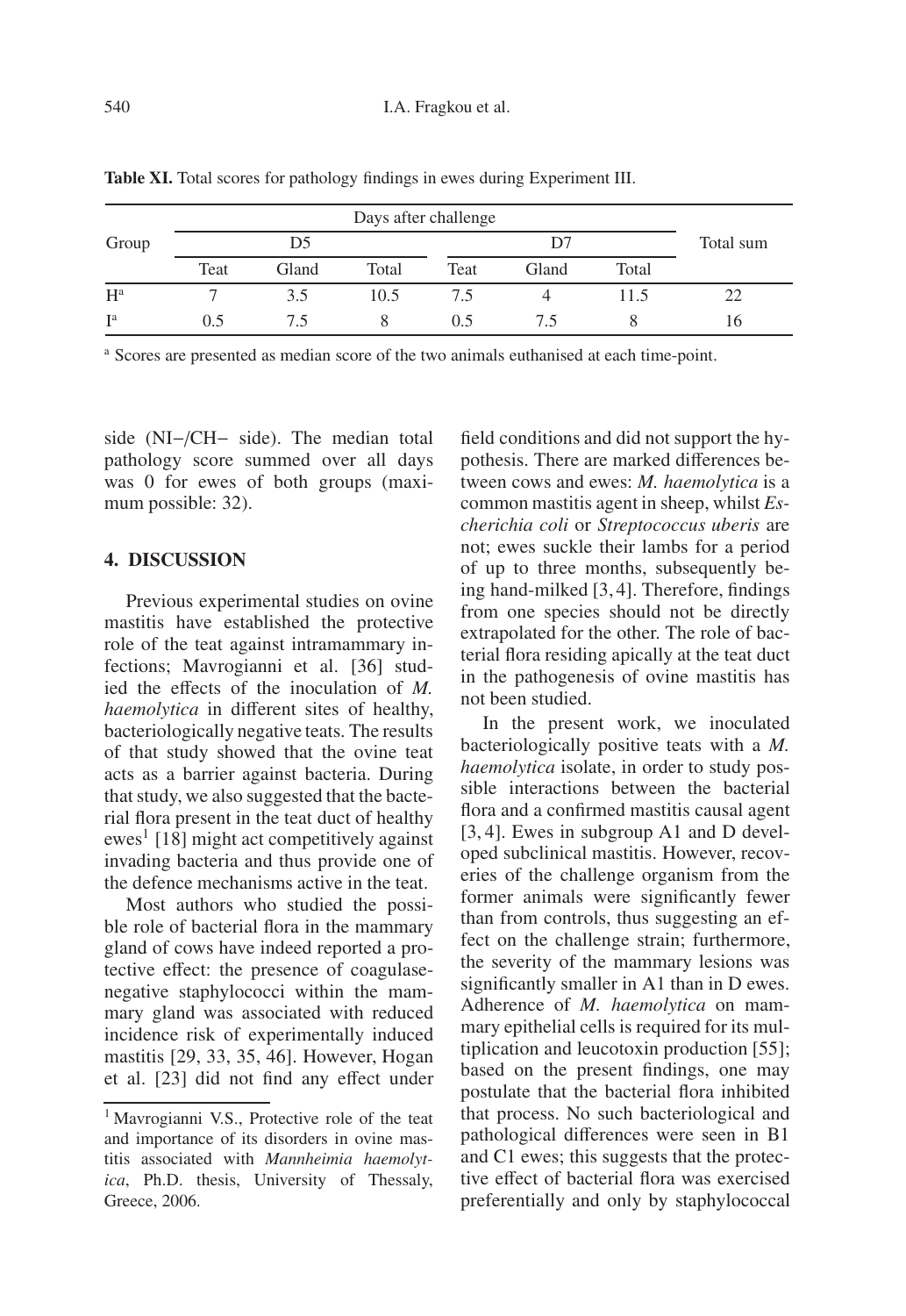species present in large numbers within the teat duct.

Bacterial populations interact among themselves and constitute a "community" where each species contributes to its stability. Many mechanisms by which bacteria and their interactions prevent the invasion and colonisation of pathogenic microorganisms have been proposed, but are not all fully understood. Occupation of the host's epithelial surfaces by bacterial flora and thus, prevention of pathogen adherence on these cells [5, 6], can be particularly important, given that adherence on mammary epithelial cells by *M. haemolytica* is necessary for leucotoxin production [55]. Since staphylococci adhere to mammary epithelial cells forming biofilms [13, 42], one may postulate this as the primary mechanism by which the protective effects took place in the present experiments.

Bacterial competition is the situation where two bacterial populations compete for multiplication and survival, usually resulting in cell population reduction or impeded growth rate than if the two populations were separated [25]. This was evident in subgroup A1, where a distinct protective effect of the flora was recorded. Both the flora populations and the challenge, invading organism were subsequently recovered from a reduced number of samples than from the respective controls. This type of relationship between bacteria occurs when two species compete to occupy a particular site [32, 54]. Rainard and Poutrel [46] have also reported that new infections were less frequent in glands already harbouring a pathogen. All these findings further support the above hypothesis.

Production of antagonistic substances by bacterial flora and competition for necessary nutritional substances between flora and invading organisms [52] are also contributing mechanisms. The direct toxic effects of certain bacterial species against other ones invading the host have also been considered, since flora populations can secure their domination over invading pathogens by producing antibacterial substances [9, 26]. Staphylococcal strains isolated from the cows' teat orifice or mammary secretion have been found to produce bacteriocins and reduce in vitro growth of other pathogens [10, 44].

Previous attempts to explain protective roles of the bacterial flora in the teat and the mammary gland have often been based on bacterial interactions. One may also suggest that cellular defence mechanisms already elicited by the bacterial flora, could contribute to the efficient defensive process exhibited by the teat. For example, inflammation mediators may be present in the teat from the previous (flora) infection; these may facilitate the local cellular response and contribute to efficient host defence. Mavrogianni et al. [36] reported the presence of lymphoid nodules with germinal activity in the teat in cases of challenge with *M. haemolytica*; in subsequent field studies, these nodules were also described in clinically healthy teats and associated with bacterial isolation from these [40]. Detection of these nodules in the current work, with evidence of germinal activity indicates that they were active and that they participated in the efficient defence process against the challenge strain. Ramney [48] proposed that bacteria within the buccal cavity provoke an immune response resulting in the release of cytokines by lymphocytes and macrophages at the oral mucosa; these activated host's defence pathways in cases of new bacterial invaders. Similar mechanisms may be available at the teat.

However, when the microbial equilibrium is disrupted for any reason, it is possible that pathogenicity of the flora strains would increase, leading to disease. Mayrand and Grenier [41] studied bacterial interactions and found that once the intra-bacterial balance was broken, pathological changes were initiated. Under those circumstances, the flora would contribute to development of disease either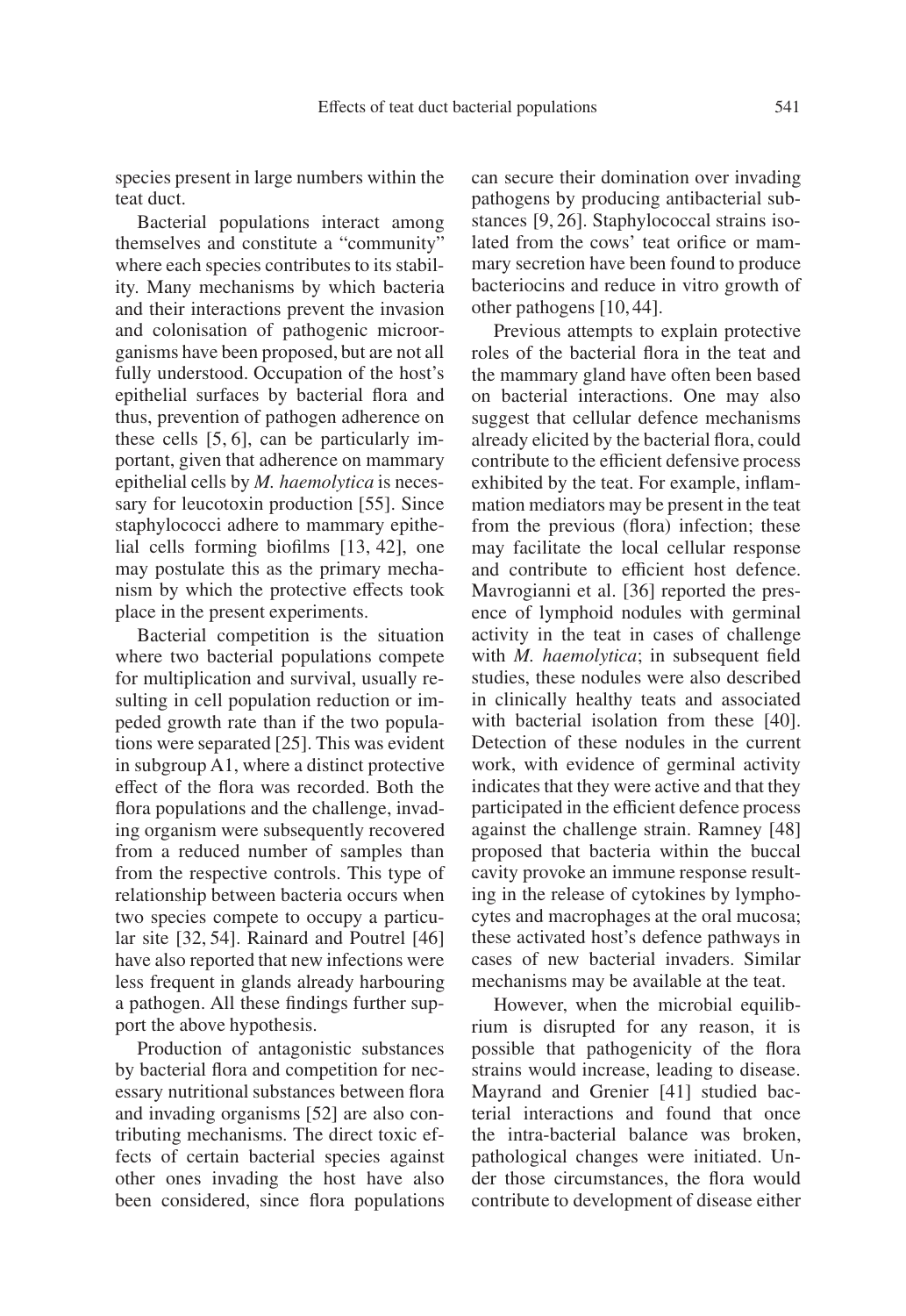by facilitating an invader to fully expressing its pathogenicity or even by participating in the infectious process itself in order to establish the pathological findings. The findings of Experiments II and III clearly indicate that under certain circumstances, the resident bacterial flora can become pathogenic. Ewes in group E rapidly developed acute clinical mastitis without bacterial challenge; the disease was caused by the bacterial flora organisms, which multiplied and ascended to the mammary parenchyma. Lesions observed during this study were typical of staphylococcal mastitis<sup>2</sup> [16]. In this case, the "trigger factor" that led to the equilibrium shift was the teat chapping.

The strain used in Experiment III had been isolated from the teat duct of a healthy ewe, but was found to be pathogenic for the mammary gland when inoculated directly into the gland cistern (group I). This finding confirms that there was an equilibrium between host defences and bacterial virulence factors in the ewe, from which this strain had been originally isolated; this was changed in the experimental animals, where we inoculated the organism directly into the gland cistern, resulting in mastitis. In contrast to that, inoculation of the same isolate into healthy teats (group H) did not result in clinical mastitis, further confirming the protective role of healthy teats.

In a recent paper, Mavrogianni et al. [38] provided evidence that teat chapping predisposed ewes to mastitis in cases of new bacterial infections. Chapped teats are considered an increased risk for mastitis [45, 47]. During cold weather, increased incidence of chapped teats has been reported [14]. In ewes, Leyshon [31] and  $Clark<sup>3</sup>$  have reported that mastitis was more prevalent in cold weather; this could have been the consequence of chapped teats.

In damaged tissues there is reduced responsiveness and defective chemotaxis of neutrophils [7], which cannot withstand the low pH and high temperature in chapped tissues [21, 27]. Additionally, the reduced hydration of chapped skin alters skin microflora, consequently decreasing resistance to bacterial colonisation. We thus believe that in these circumstances, depletion of cellular defences consequently to chapping, resulted in shifting of the balance and allowed bacterial invasion and mastitis. One may also suggest that exposure to trauma may cause degranulation and lysis of mast cells, which are active during acute stages of inflammation [22], consequently reducing the defence abilities of the teat.

Perhaps under field conditions and on a longer-term basis, any factors affecting the immune status of the animals, would affect the equilibrium of flora organisms within the teat, thus resulting in mastitis. A characteristic example of another pathological condition, where bacterial flora can become pathogenic after "trigger factors" act on the animals, is enterotoxaemia [30]. Although intestinal bacterial flora is more abundant and more varied than that in the teat duct, one may suggest some similarities between enterotoxaemia and mastitis caused by teat flora. For example, the causative organisms are present in clinically unaffected animals. Predisposing factors range from changes in management to traumatic damage, causative organisms exhibit rapid multiplication and toxin production, the course of the disease is rather rapid [30, 53].

<sup>2</sup> Fthenakis G.C., Ovine mastitis with special reference to subclinical mastitis associated with coagulase-negative staphylococci, Ph.D. thesis, The Royal Veterinary College, University of London, Great Britain, 1988.

<sup>&</sup>lt;sup>3</sup> Clark R.G., Field observations on ovine mastitis, Proc. 2nd Semin. N. Z. Sheep Vet. Assoc., Palmerston North, New Zealand, 1972, pp. 47-54.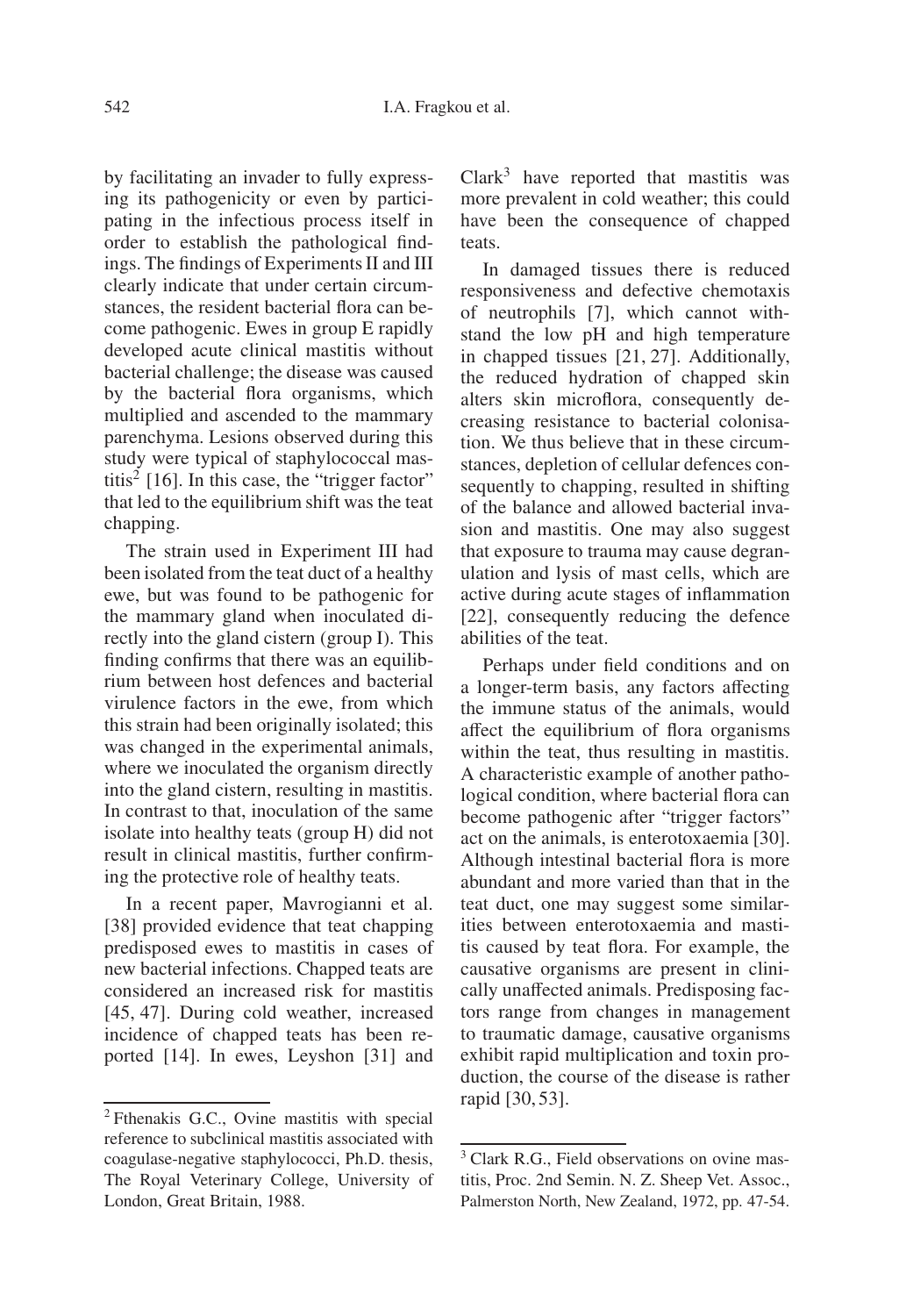It is also interesting that Mavrogianni et al. [39] have described cases of *M. haemolytica* isolation from the teat duct of hand-milked ewes; they attributed this to colonisation by the organism during the preceding suckling period. In such cases mastitis may be caused if the equilibrium within the teat changed. This hypothesis would explain cases of *M. haemolytica*associated mastitis after weaning of lambs, for which no reasonable explanation had been available so far [51]. Alternatively, one may also consider this as the result of persistent subclinical infection, periodically causing exacerbation of the disease.

In the past, the presence of bacterial flora within a mammary gland has been advocated as a means of preventing mastitis in cows [34]. From that viewpoint, preservation of a protective teat duct flora would be useful for prevention of the disease. Nevertheless, an intramammary infection with a microorganism, even in small doses, might result in increased somatic cell counts, tissue damage and adverse production effects [50]. On the contrary, teats harbouring bacteria can be a source of infection for the mammary gland; in fact, long-term colonisation of the teat duct has been shown and confirms that bacteria can adapt to living in that area [47]. In a recent paper [39], it was shown that hand milking results in increased rate of bacterial colonisation within the teat duct. Therefore, if post-milking teat disinfection was omitted, the bacteria might become pathogenic for the mammary gland. Any impediment of the defence mechanisms (local or systemic) may shift the balance and allow the bacteria to multiply, invade the mammary gland and cause mastitis.

#### **ACKNOWLEDGEMENTS**

The project is co-funded by the European Social Fund & National Resources – EPEAEK II-PYTHAGORAS. Sincere thanks to Dr A. Tzora, of TEI Epirus, for carrying out the bacterial identifications during the study and to Dr Billinis for the molecular identification of *M. haemolytica*.

#### **REFERENCES**

- [1] Angen O., Mutters R., Caugant D.A., Olsen J.E., Bisgaard M., Taxonomic relationships of the [*Pasteurella*] *haemolytica* complex as evaluated by DNA-DNA hybridizations and 16S rRNA sequencing with proposal of *Mannheimia haemolytica* gen. nov., comb. nov., *Mannheimia granulomatis* comb. nov., *Mannheimia glucosida* sp. nov., *Mannheimia ruminalis* sp. nov., and *Mannheimia varigena* sp. nov., Int. J. Syst. Bacteriol. (1999) 49:67–86.
- [2] Barrow G.I., Feltham R.K.A., Manual for the identification of medical bacteria, 3rd edition, Cambridge University Press, Cambridge, 1993.
- [3] Bergonier D., Berthelot X., New advances in epizootiology and control of ewe mastitis, Livest. Prod. Sci. (2003) 79:1–16.
- [4] Bergonier D., De Cremoux R., Rupp R., Lagriffoul G., Berthelot X., Mastitis of dairy small ruminants, Vet. Res. (2003) 34:689– 716.
- [5] Bibel D.J., Aly R., Bayles C., Strauss W.G., Shinefield H.R., Maibach H.I., Competitive adherence as a mechanism of bacterial interference, Can. J. Microbiol. (1983) 29:700– 703.
- [6] Brook I., The role of bacterial interference in otitis, sinusitis and tonsillitis, Otolaryngol. Head Neck Surg. (2005) 133:139–146.
- [7] Cheville N.F., Ultrastructural pathology: an introduction to interpretation, Iowa State University Press, Ames, 1994.
- [8] Contreras A., Sierra D., Sanchez A., Corrales J.C., Marco J.C., Paape M.J., Gonzalo C., Mastitis is small ruminants, Small Rumin. Res. (2007) doi:10.1016/j.smallrumres.2006.09.011.
- [9] Daw M.A., Falkiner F.R., Bacteriocins: nature, function and structure, Micron (1996) 27:467–479.
- [10] De Vliegher S., Opsomer G., Vanrolleghem A., Devriese L.A., Sampimon O.C., Sol J.,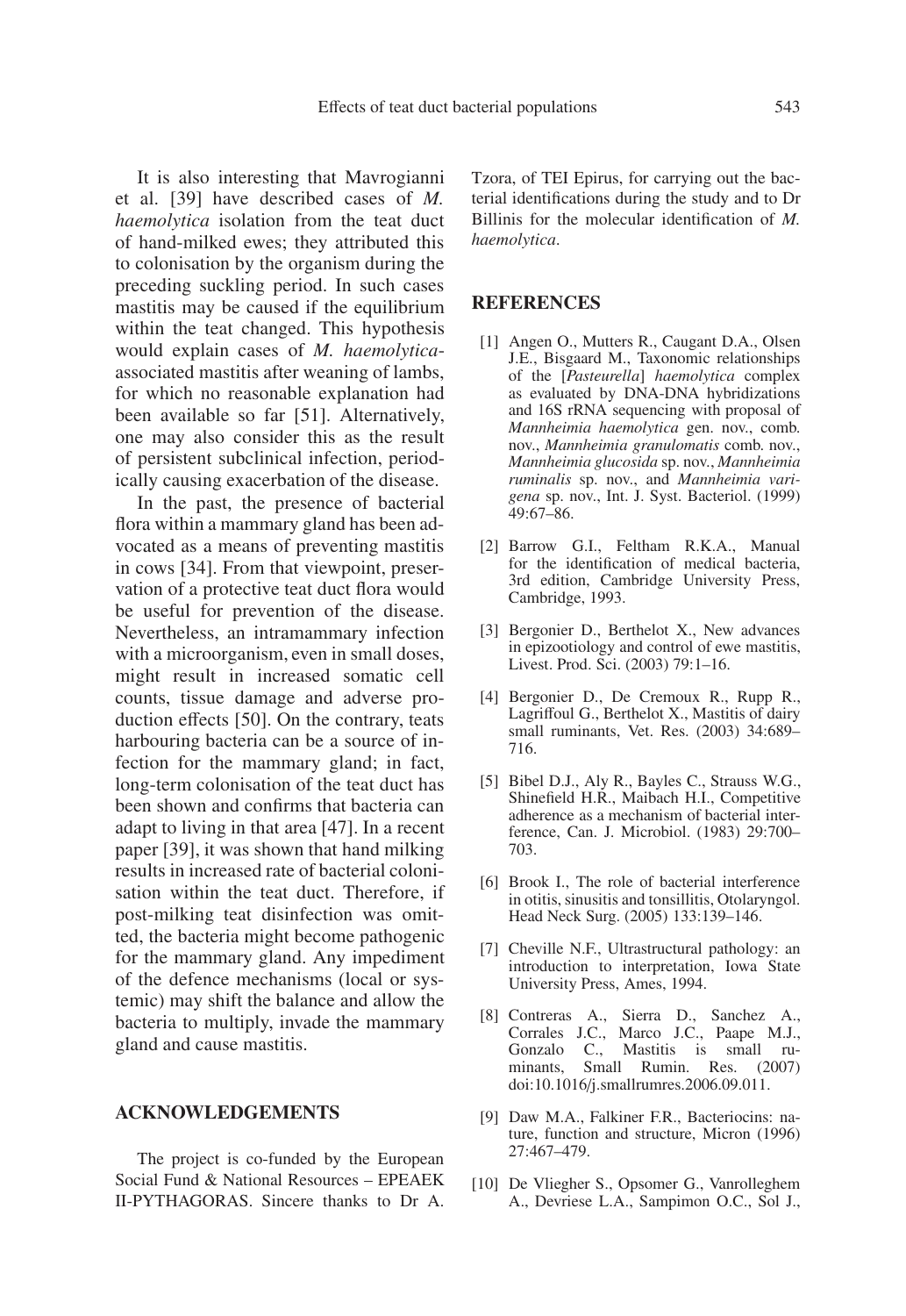Barkema H.W., Haesebrouck F., de Kruif A., In vitro growth inhibition of major mastitis pathogens by *Staphylococcus chromogenes* originating from teat apices of dairy heifers, Vet. Microbiol. (2004) 101:215–221.

- [11] El-Masannat E.T.S., Jones J.E.T., Scott M.J., The experimental production of mastitis in sheep by intramammary inoculation of *Pasteurella haemolytica*, J. Comp. Pathol. (1991) 105:455–465.
- [12] Euzeby J.P., List of bacterial names with standing in nomenclature: a folder available on the internet, Int. J. Syst. Bacteriol. (1997) 47:590–592. (List of Prokaryotic Names with Standing in Nomenclature. Last full update September 07, 2006. URL: http://www.bacterio.net.)
- [13] Foster T.J., Immune evasion by staphylococci, Nat. Rev. Microbiol. (2005) 3:948– 958.
- [14] Fox L.K., Hancock D.D., Effects of segregation on prevention of intramammary infections by *Staphylococcus aureus*, J. Dairy Sci. (1989) 72:540–544.
- [15] Fox L.K., Nagy J.A., Hillers J.K., Cronrath J.D., Ratkowsky D.A., Effects of postmilking teat treatment on the colonization of *Staphylococcus aureus* on chapped teat skin, Am. J. Vet. Res. (1991) 52:799–802.
- [16] Fthenakis G.C., Jones J.E.T., The effect of inoculation of coagulase-negative staphylococci into the ovine mammary gland, J. Comp. Pathol. (1990) 102:211–219.
- [17] Fthenakis G.C., Prevalence and aetiology of subclinical mastitis in ewes of Southern Greece, Small Rumin. Res. (1994) 13:293– 300.
- [18] Fthenakis G.C., Marples R.R., Richardson J.F., Jones J.E.T., Some properties of coagulase-negative staphylococci isolated from cases of ovine mastitis, Epidemiol. Infect. (1994) 112:171–176.
- [19] Fthenakis G.C., California Mastitis Test and Whiteside Test in diagnosis of subclinical mastitis of dairy ewes, Small Rumin. Res.  $(1995)$  16:271–276.
- [20] Gonzalez-Rodríguez M.C., Carmenes P., Evaluation of the California mastitis test as a discriminant method to detect subclinical mastitis in ewes, Small Rumin. Res. (1996) 21:245–250.
- [21] Harlan J.M., Schwartz B.R., Reidy M.A., Schwartz S.M., Ochs H.D., Harker L.A., Activated neutrophils disrupt endothelial monolayer integrity by an oxygen radicalindependent mechanism, Lab. Invest. (1985) 52:141–150.
- [22] Henderson W.R., Chi E.Y., Klebanoff S.J., Eosinophil peroxidase-induced mast cell secretion, J. Exp. Med. (1980) 152:265–279.
- [23] Hogan J.S., Smith K.L., Todhunter D.A., Schoenberger P.S., Rate of environmental mastitis in quarters infected with *Corynebacterium bovis* and *Staphylococcus* species, J. Dairy Sci. (1988) 71:2520–2524.
- [24] International Dairy Federation, Recommended methods for somatic cell counting in milk, Bull. Int. Dairy Fed. 168 (1984).
- [25] Isenberg H.D., D'Amato R.F., Indigenous and pathogenic microorganisms of humans, in: Lennette E.H., Balows H., Hausler W.J. Jr., Shadomy H.J. (Eds.), Manual of clinical microbiology, American Society for Microbiology, Washington, 1985, pp. 24–35.
- [26] Jack R.W., Tagg J.R., Ray B., Bacteriocins of gram-positive bacteria, Microbiol. Rev. (1995) 59:171–200.
- [27] Jacques Y.V., Bainton D.F., Changes in pH within the phagocytic vacuoles of human neutrophils and monocytes, Lab. Invest. (1978) 39:179–185.
- [28] Kwok S., Higuchi R., Avoiding false positives with PCR, Nature (6221) 339:237–238.
- [29] Lam T.J., Schukken Y.H., van Vliet J.H., Grommers F.J., Tielen M.J., Brand A., Effect of natural infection with minor pathogens on susceptibility to natural infection with major pathogens in the bovine mammary gland, Am. J. Vet. Res. (1997) 58:17–22.
- [30] Lewis C.J., Clostridial diseases, in: Martin W.B., Aitken I.D. (Eds.), Diseases of sheep, Blackwell, Oxford, 2000, pp. 131–143.
- [31] Leyshon W.J., An examination of a number of cases of ovine mastitis, Vet. J. (1929) 85:286–300, 331–344.
- [32] Lina G., Boutite F., Tristan A., Bes M., Etienne J., Vandenesch F., Bacterial competition for human nasal cavity colonization: role of staphylococcal agr alleles, Appl. Environ. Microbiol. (2003) 69:18–23.